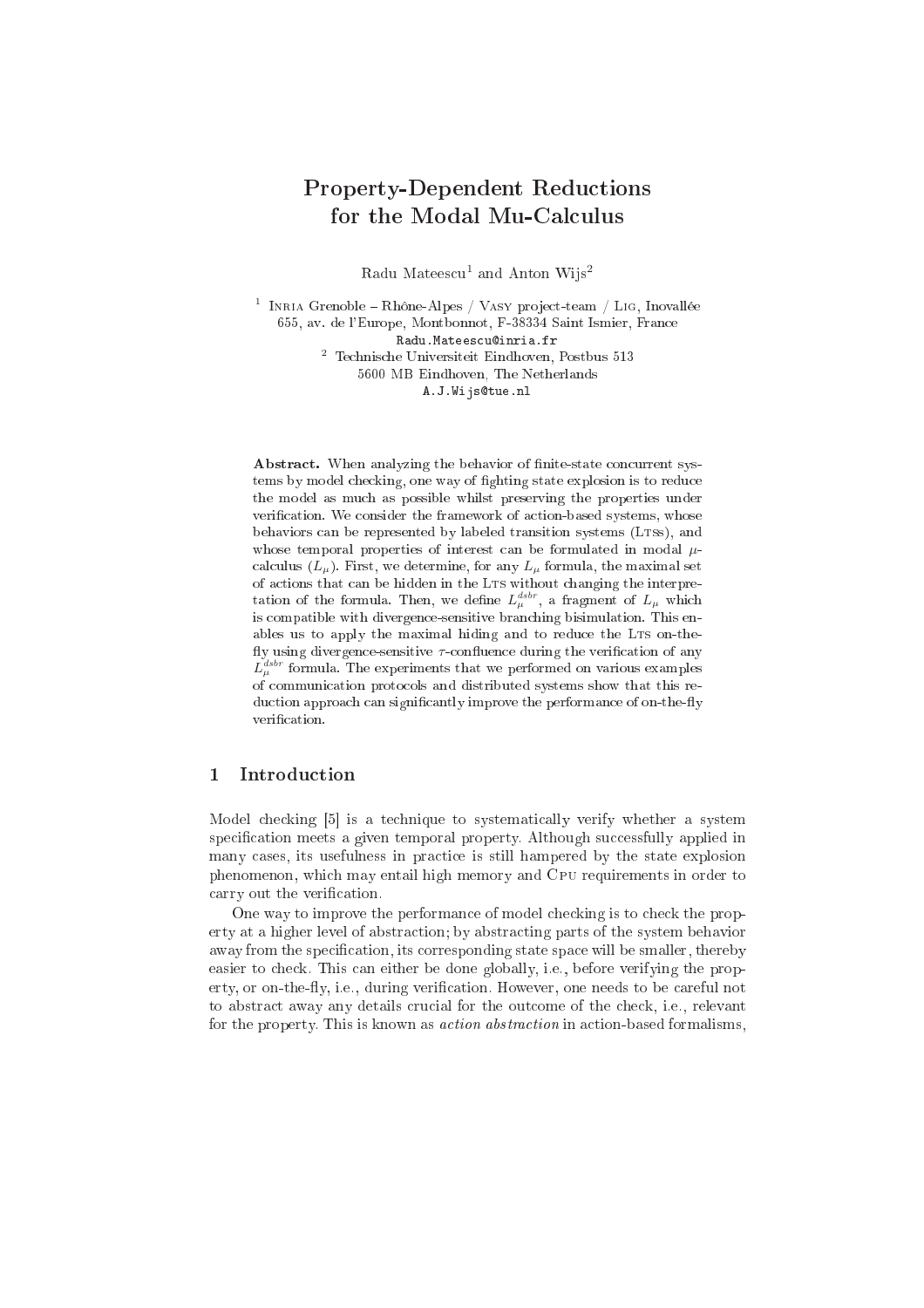where state spaces are represented by *Labeled Transition Systems* (LTSs), specifications are written using some flavor of *process algebra* [2], and temporal properties are described using a temporal logic such as the  $\mu$ -calculus  $(L_{\mu})$  [18,28]. Abstracted behavior is then represented by some predefined action, denoted  $\tau$ in pro
ess algebras. In the past, the main fo
us in this area has been on devising *u*-calculus variants adequate with specific relations, such as  $\mu$ ACTL $\chi$  [9], which is adequate w.r.t. divergence-sensitive branching bisimulation  $[15, 14]$ , or weak  $\mu$ -calculus [28], which is adequate w.r.t. weak bisimulation [25]. For such fragments, the minimization of an LTs modulo the specific relation preserves the truth value of all formulas written in the adequate  $\mu$ -calculus. Other works focused on devising reductions targeted to specific formulas, such as those written in the *selective*  $\mu$ -calculus [3]. For each selective  $\mu$ -calculus formula, it is possible to hide all actions not occurring in the formula, and subsequently minimize the LTs modulo  $\tau^*$ .a bisimulation [10] before verifying the formula.

In this paper, we propose two enhancements with respect to existing work. Firstly, starting from an arbitrary  $L<sub>u</sub>$  formula, we determine automatically the maximal set of actions which can be hidden in an LTs without affecting the outcome of the verification of that formula. This yields the maximum potential for reduction, and therefore for improving the performance of model checking. After hiding, the LTs can be minimized modulo strong bisimulation without disturbing the truth value of the formula. This method is not intrusive, in the sense that it does not force the user to write formulas in a certain way. Secondly, we identify a fragment of  $L_{\mu}$ , called  $L_{\mu}^{dstr}$ , which is compatible with divergence-sensitive branching bisimulation. We show that this fragment subsumes  $\mu$ ACTL $\chi$ , the modalities of selective  $\mu$ -calculus, and the weak  $\mu$ -calculus. Compared to these  $\mu$ calculi, which require that action formulas contain only names of visible actions, our  $L_{\mu}^{dstr}$  fragment also allows the presence of the invisible action  $\tau$ , therefore providing additional flexibility in the specification of properties.

The reduction approach for  $L_{\mu}^{dsbr}$  is now supported within the CADP<sup>3</sup> verification toolbox [13]. The model checking of a  $L_{\mu}^{dstr}$  formula can be optimized  $\mathcal{U}$ set of actions according to the formula, and minimizing the LTS modulo strong or divergence-sensitive branching bisimulation before checking the formula; and onthe-fly, by applying maximal hiding and reduction modulo divergence-sensitive  $\tau$ -confluence simultaneously with the verification. The experiments we carried out on several examples of proto
ols and distributed systems show that these optimizations can lead to significant performance improvements.

Section 2 defines the formalisms and relations considered in this paper. Section 3 studies the maximal hiding of actions in an LTs w.r.t. a given  $L_{\mu}$  formula. Section 4 introduces the  $L_{\mu}^{dstr}$  fragment, shows its compatibility with divergencesensitive bran
hing bisimulation, and ompares its expressiveness with other logics. Section 5 describes and illustrates experimentally the model checking optimizations obtained by applying maximal hiding and reductions for  $L_{\mu}^{dstr}$ formulas. Section 6 gives concluding remarks and directions of future work.

 $^{\circ}$  http://www.inrialpes.fr/vasy/cadp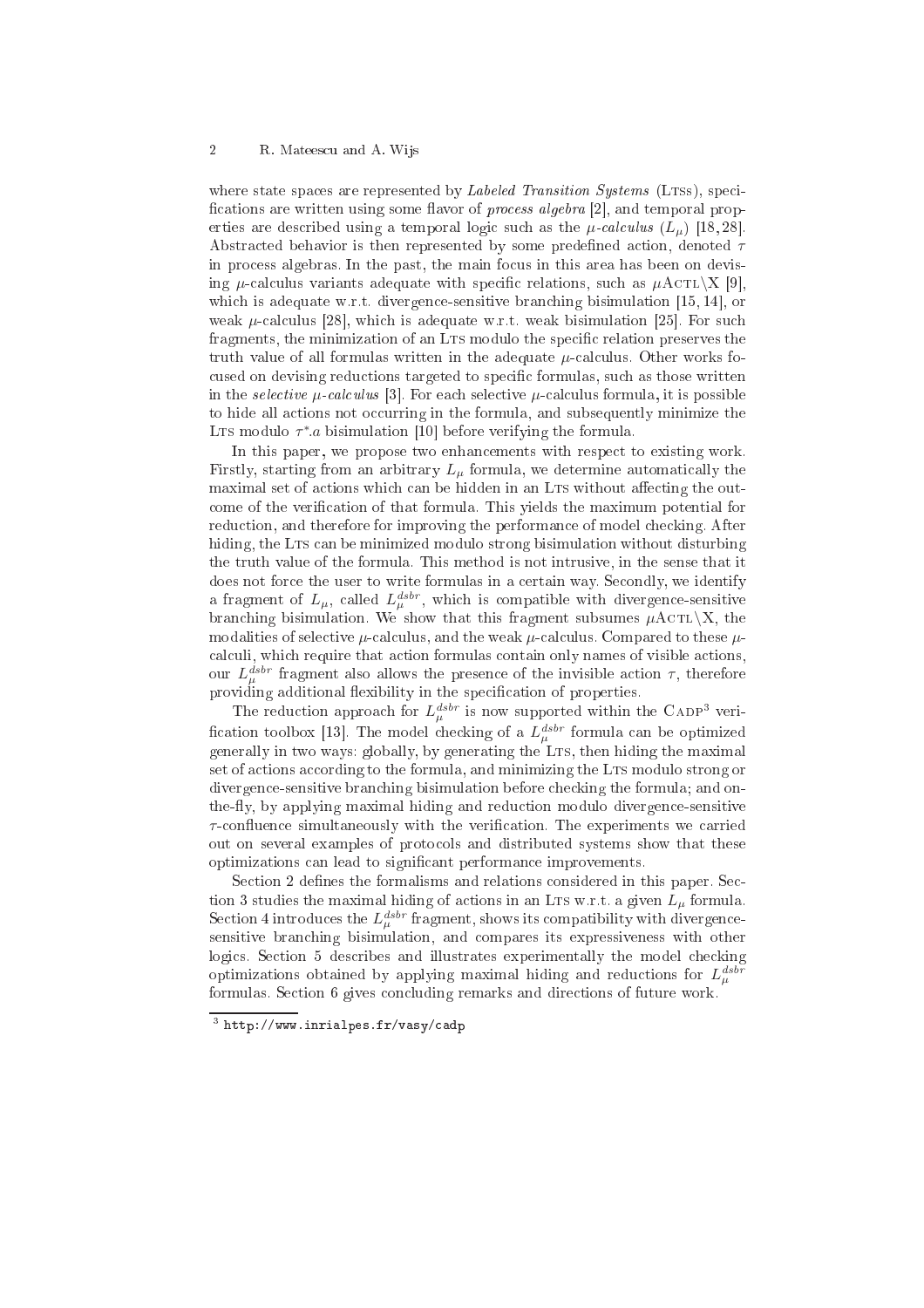### 2 Ba
kground

Labeled transition system. We consider as interpretation model the classical LTs, which underlies process algebras and related action-based description languages. An LTs is a tuple  $\langle S, A, T, s_0 \rangle$ , where S is the set of states, A is the set of actions (including the invisible action  $\tau$ ),  $T \subseteq S \times A \times S$  is the transition relation, and  $s_0 \in S$  is the initial state. The visible actions in  $A \setminus \{\tau\}$  are noted a and the actions in A are noted b. A transition  $\langle s_1, b, s_2 \rangle \in T$  (also noted  $s_1 \stackrel{b}{\rightarrow} s_2$ ) means that the system can move from state  $s_1$  to state  $s_2$  by performing action b. The reflexive transitive closure of  $\stackrel{\tau}{\rightarrow}$  is denoted by  $\Rightarrow$  . A finite path is denoted by  $s_0 \stackrel{b_0 \cdots b_{k-1}}{\rightarrow} s_k$ , which is a finite sequence  $s_0, s_1, \ldots, s_k$ , such that there exist actions  $b_0, \ldots, b_{k-1}$  with  $\forall 0 \leq i < k.s_i \stackrel{b_i}{\rightarrow} s_{i+1}$ . We assume below the existence of an LTS  $M = \langle S, A, T, s_0 \rangle$  on which temporal formulas will be interpreted.

Modal  $\mu$ -calculus. The variant of  $L_{\mu}$  that we consider here consists of action formulas (noted  $\alpha$ ) and state formulas (noted  $\varphi$ ), which characterize subsets of LTS actions and states, respectively. The syntax and semantics of these formulas are defined in Figure 1. Action formulas are built over the set of actions by using Boolean connectors in a way similar to ACTL (Action-based CTL) [26], which is a slight extension w.r.t. the original definition of  $L_u$  [18]. Derived action operators can be defined as usual: true =  $\neg$ false,  $\alpha_1 \wedge \alpha_2 = \neg(\neg \alpha_1 \vee \neg \alpha_2)$ , etc. State formulas are built from Boolean connectors, the possibility modality  $(\langle \ \rangle)$ , and the minimal fixed point operator  $(\mu)$  defined over propositional variables X belonging to a set  $\mathcal X$ . Derived state operators can be defined as usual: true =  $\neg$ false,  $\varphi_1 \wedge \varphi_2 = \neg(\neg \varphi_1 \vee \neg \varphi_2), [\alpha] \varphi = \neg \langle \alpha \rangle \neg \varphi$  is the necessity modality, and  $\nu X.\varphi = \neg \mu X.\neg \varphi [\neg X/X]$  is the maximal fixed point operator  $(\varphi [\neg X/X])$  stands for  $\varphi$  in which all free occurrences of X have been negated).

| Action formulas:                   |                                                                                                                                                                                    |
|------------------------------------|------------------------------------------------------------------------------------------------------------------------------------------------------------------------------------|
| $\alpha ::= b$                     | $  b  _A = \{b\}$                                                                                                                                                                  |
| false                              | $\llbracket \mathsf{false} \rrbracket_A = \emptyset$                                                                                                                               |
| $\neg \alpha_1$                    | $\llbracket \neg \alpha_1 \rrbracket_A = A \setminus \llbracket \alpha_1 \rrbracket_A$                                                                                             |
| $\alpha_1 \vee \alpha_2$           | $\llbracket \alpha_1 \vee \alpha_2 \rrbracket_A = \llbracket \alpha_1 \rrbracket_A \cup \llbracket \alpha_2 \rrbracket_A$                                                          |
| State formulas:                    |                                                                                                                                                                                    |
| $\varphi ::=$ false                | false   $\rho = \emptyset$                                                                                                                                                         |
| $\neg \varphi_1$                   | $[\neg \varphi_1]_M \rho = S \setminus [\varphi_1]_M \rho$                                                                                                                         |
| $ \varphi_1 \vee \varphi_2$        | $[\![\varphi_1 \vee \varphi_2]\!]_M \rho = [\![\varphi_1]\!]_M \rho \cup [\![\varphi_2]\!]_M \rho$                                                                                 |
| $\langle \alpha \rangle \varphi_1$ | $[\![\langle \alpha \rangle \varphi_1 ]\!]_M \rho = \{ s \in S \mid \exists s \stackrel{b}{\rightarrow} s' \in T.b \in [\![\alpha]\!]_A \wedge s' \in [\![\varphi_1]\!]_M \rho \}$ |
| X                                  | $\llbracket X \rrbracket_M \rho = \rho(X)$                                                                                                                                         |
| $\mu X.\varphi_1$                  | $\ \mu X.\varphi_1\ _M \rho = \bigcap \{U \subseteq S \mid \ \varphi_1\ _M (\rho \otimes  U/X ) \subseteq U\}$                                                                     |

Fig. 1. Syntax and semantics of  $L_{\mu}$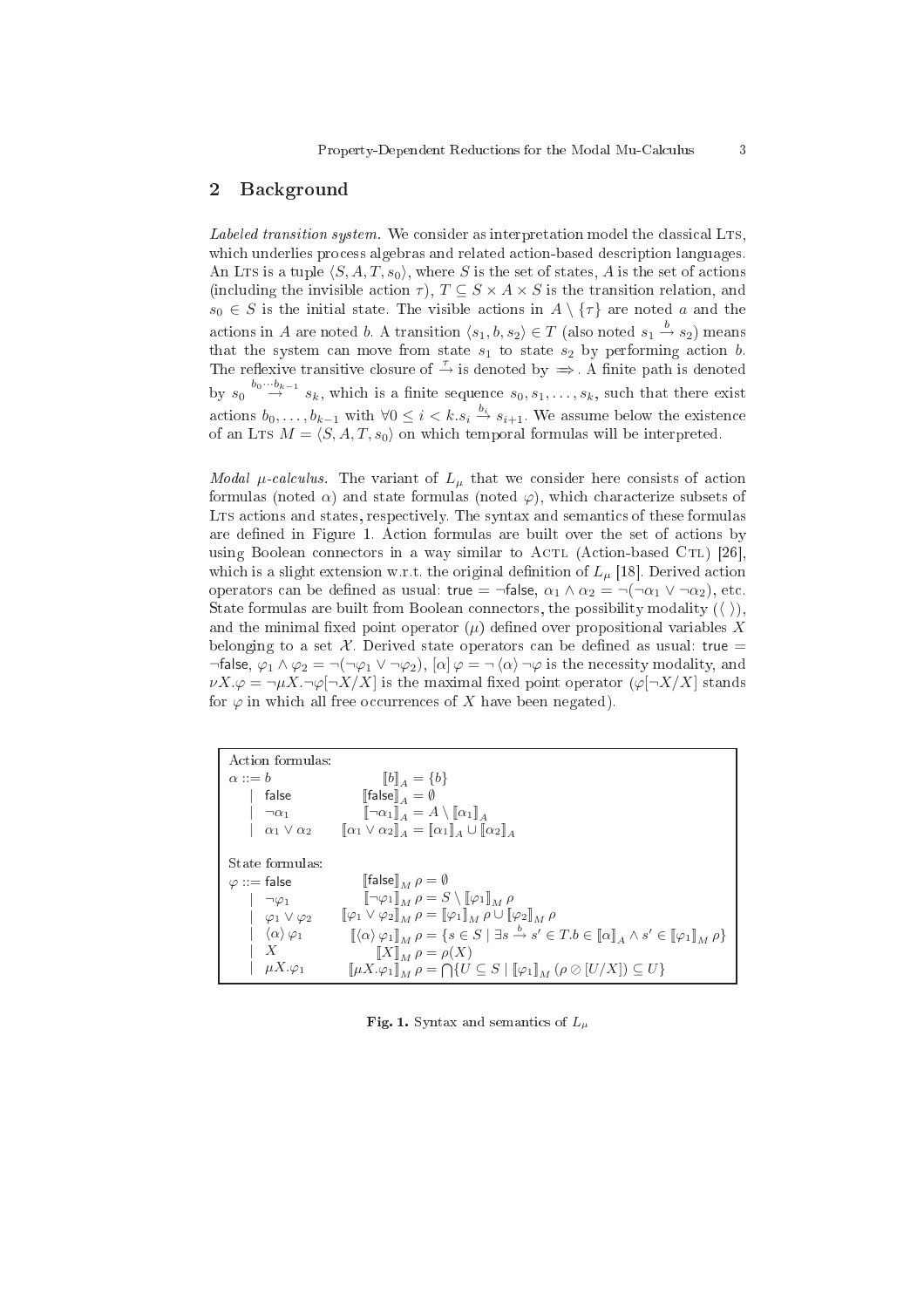### 4 R. Matees
u and A. Wijs

The interpretation  $\llbracket \alpha \rrbracket_A$  of an action formula on the set of actions of an LTS denotes the subset of actions satisfying  $\alpha$ . An action b satisfies a formula  $\alpha$  (also noted  $b \models_A \alpha$ ) if and only if  $b \in [\![\alpha]\!]_A$ . A transition  $s_1 \stackrel{b}{\rightarrow} s_2$  such that  $b \models_A \alpha$  is called an  $\alpha$ -transition. A propositional context  $\rho: \mathcal{X} \to 2^S$  is a partial function mapping propositional variables to subsets of states. The notation  $\rho \oslash [U/X]$ stands for a propositional context identical to  $\rho$  except for variable X, which is mapped to the state subset U. The interpretation  $[\varphi]_M \rho$  of a state formula on an LTs M and a propositional context  $\rho$  (which assigns a set of states to each propositional variable occurring free in  $\varphi$  denotes the subset of states satisfying  $\varphi$  in that context. The Boolean connectors are interpreted as usual in terms of set operations. The possibility modality  $\langle \alpha \rangle \varphi_1$  (resp. the necessity modality  $[\alpha] \varphi_1$  denotes the states for which some (resp. all) of their outgoing transitions labeled by actions satisfying  $\alpha$  lead to states satisfying  $\varphi_1$ . The minimal fixed point operator  $\mu X.\varphi_1$  (resp. the maximal fixed point operator  $\nu X.\varphi_1$ ) denotes the least (resp. greatest) solution of the equation  $X = \varphi_1$  interpreted over the complete lattice  $\langle 2^S, \emptyset, S, \cap, \cup, \subseteq \rangle$ . A state s satisfies a closed formula  $\varphi$  (also noted  $s \models_M \varphi$  if and only if  $s \in [\varphi]_M$  (the propositional context  $\rho$  can be omitted since  $\varphi$  does not contain free variables).

Propositional Dynamic Logic with Looping. In addition to plain  $L_u$  operators, we will use the modalities of PDL- $\Delta$  (Propositional Dynamic Logic with Loop $ing$ ) [29], which characterize finite (resp. infinite) sequences of transitions whose concatenated actions form words belonging to regular (resp.  $\omega$ -regular) languages. The syntax and semantics of PDL- $\Delta$  (defined by translation to  $L_u$ ) are given in Figure 2. Regular formulas (noted  $\beta$ ) are built from action formulas and the testing  $(?)$ , concatenation  $(.)$ , choice  $($ ), and transitive reflexive closure  $(*)$ operators. Apart from Boolean onne
tors, state formulas are built from the possibility modality ( $\langle \rangle$ ) and the infinite looping operator  $(\langle \rangle \otimes)$ , both containing regular formulas. Derived state operators are defined as follows:  $\beta$  $\varphi = \neg \langle \beta \rangle \neg \varphi$ is the necessity modality, and  $[\beta]$   $\exists$  =  $\neg$   $\langle \beta \rangle$  @ is the saturation operator.

| $\beta ::= \alpha \mid \varphi? \mid \beta_1.\beta_2 \mid \beta_1   \beta_2 \mid \beta_1^*$<br>$\varphi ::=$ false $ \neg \varphi_1   \varphi_1 \vee \varphi_2   \langle \beta \rangle \varphi_1   \langle \beta \rangle \otimes$                                                                                                                                                 |
|-----------------------------------------------------------------------------------------------------------------------------------------------------------------------------------------------------------------------------------------------------------------------------------------------------------------------------------------------------------------------------------|
| $\langle \varphi' ? \rangle \varphi = \varphi' \wedge \varphi$<br>$\langle \beta_1.\beta_2 \rangle \varphi = \langle \beta_1 \rangle \langle \beta_2 \rangle \varphi$<br>$\langle \beta_1   \beta_2 \rangle \varphi = \langle \beta_1 \rangle \varphi \vee \langle \beta_2 \rangle \varphi$<br>$\langle \beta^* \rangle \varphi = \mu X . (\varphi \vee \langle \beta \rangle X)$ |
| $\langle \beta \rangle \otimes = \nu X. \langle \beta \rangle X$                                                                                                                                                                                                                                                                                                                  |

Fig. 2. Syntax and semantics of PDL- $\Delta$ 

A transition sequence satisfies a formula  $\beta$  if the word obtained by concatenating all actions of the sequence belongs to the regular language defined by  $\beta$ .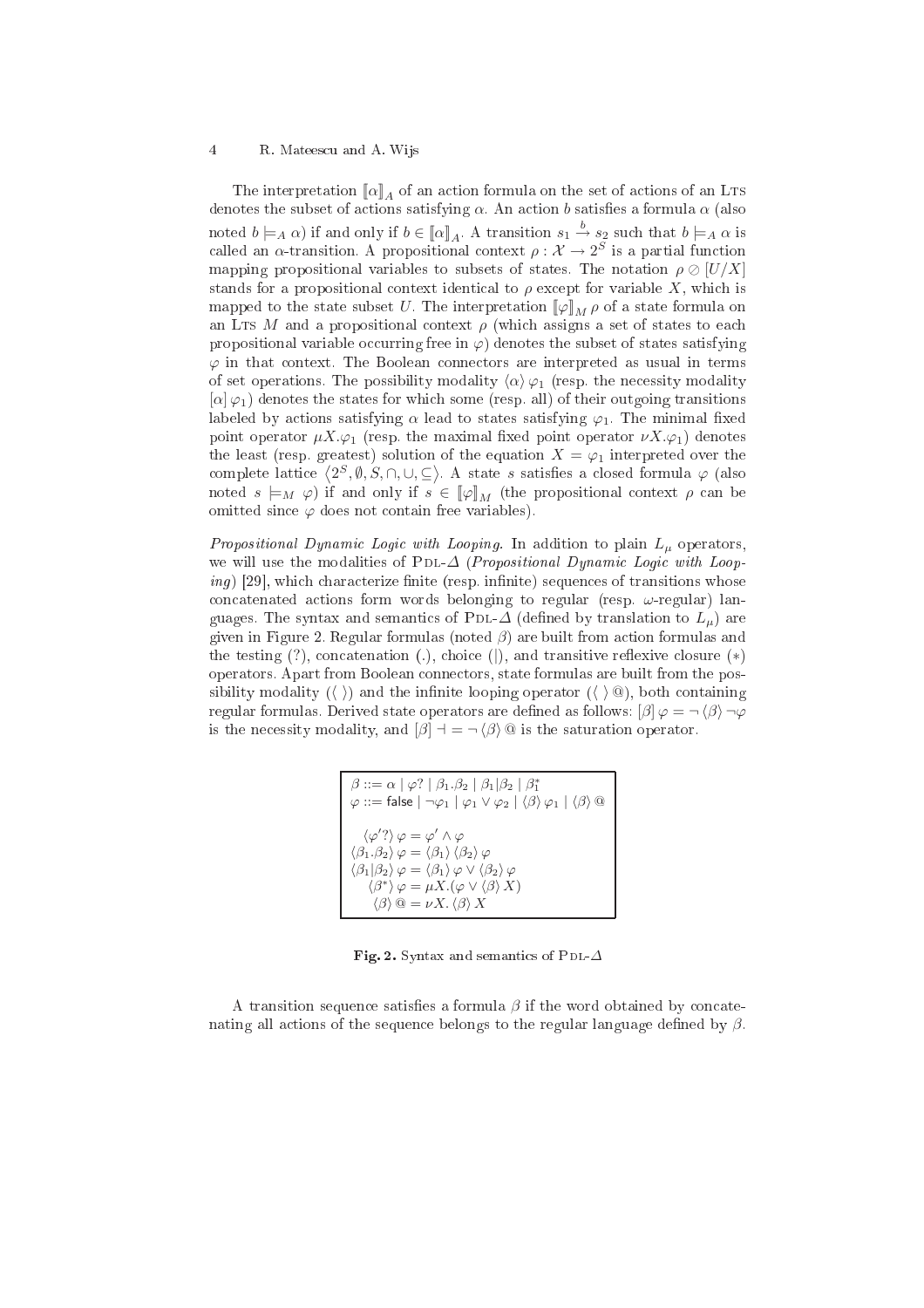The testing operator makes it possible to specify state formulas that must hold in the intermediate states of a transition sequence. The possibility modality  $\langle \beta \rangle \varphi_1$ (resp. the necessity modality  $\left[\beta\right]\varphi_1$ ) denotes the states for which some (resp. all) of their outgoing transition sequences satisfying  $\beta$  lead to states satisfying  $\varphi_1$ . The infinite looping operator  $\langle \beta \rangle \mathbb{Q}$  (resp. the saturation operator  $[\beta]$  ⊣) denotes the states having some (resp. no) outgoing transition sequence consisting of an infinite concatenation of sub-sequences satisfying  $\beta$ .

The operators of PDL- $\Delta$  can be freely mixed with those of  $L_{\mu}$ , and in practice they allow a mu
h more on
ise and intuitive des
ription of properties. The variant of  $L_{\mu}$  extended with PDL- $\Delta$  operators, noted  $L_{\mu}^{reg}$ , has been considered and efficiently implemented in [21] (in fact, the syntax used for PDL- $\Delta$  operators in Fig. 2 is that of  $L_{\mu}^{reg}$  and not the original one). In the remainder of the paper, we will use  $L_{\mu}^{reg}$  whenever possible for specifying properties.

Divergence-sensitive branching bisimulation. As equivalence relation between LTSs, we consider divergence-sensitive branching bisimulation  $[15, 14]$ , which preserves branching-time properties such as inevitable reachability and also the existence of divergences  $(\tau$ -cycles), while still making possible substantial reductions of LTSs.

hing Bisimulation 1 (Divergence). A bi-simulation in the sensitive Branch and Bisimulation in the sensitive Br nary relation  $R$  on the set of states  $S$  is a divergence-sensitive branching bisimulation if R is symmetric and s R t implies that

- $-$  if  $s \stackrel{b}{\rightarrow} s'$  then
	- either  $b = \tau$  with s' R t;
	- or  $t \Rightarrow \hat{t} \stackrel{b}{\rightarrow} t'$  with s R  $\hat{t}$  and s' R  $t'$ .
- $-$  if for all  $k \geq 0$  and  $s = s_0$ ,  $s_k \stackrel{\tau}{\rightarrow} s_{k+1}$  then for all  $\ell \geq 0$  and  $t = t_0$ ,  $t_\ell \stackrel{\tau}{\rightarrow} t_{\ell+1}$ and  $s_k$  R  $t_\ell$  for all  $k, \ell$ .

Two states s and t are divergence-sensitive branching bisimilar, noted s  $\approx_{br}^{ds} t$ , if there is a divergence-sensitive branching bisimulation  $R$  with  $s R t$ .

When expressing certain properties (e.g., inevitable reachability), it is necessary to characterize deadlock states in the LTS, i.e., states from which the execution cannot progress anymore. From the  $\approx_{br}^{ds}$  point of view, deadlock states are pre
isely those states leading eventually to sink states (i.e., states without successors) after a finite number of  $\tau$ -transitions. These states can be characterized by the PDL- $\Delta$  formula below:

$$
deadlock = [\mathsf{true}^*.\neg \tau] \mathsf{false} \land [\tau] \dashv
$$

where the box modality forbids the reachability of visible actions and the saturation operator forbids the presen
e of divergen
es.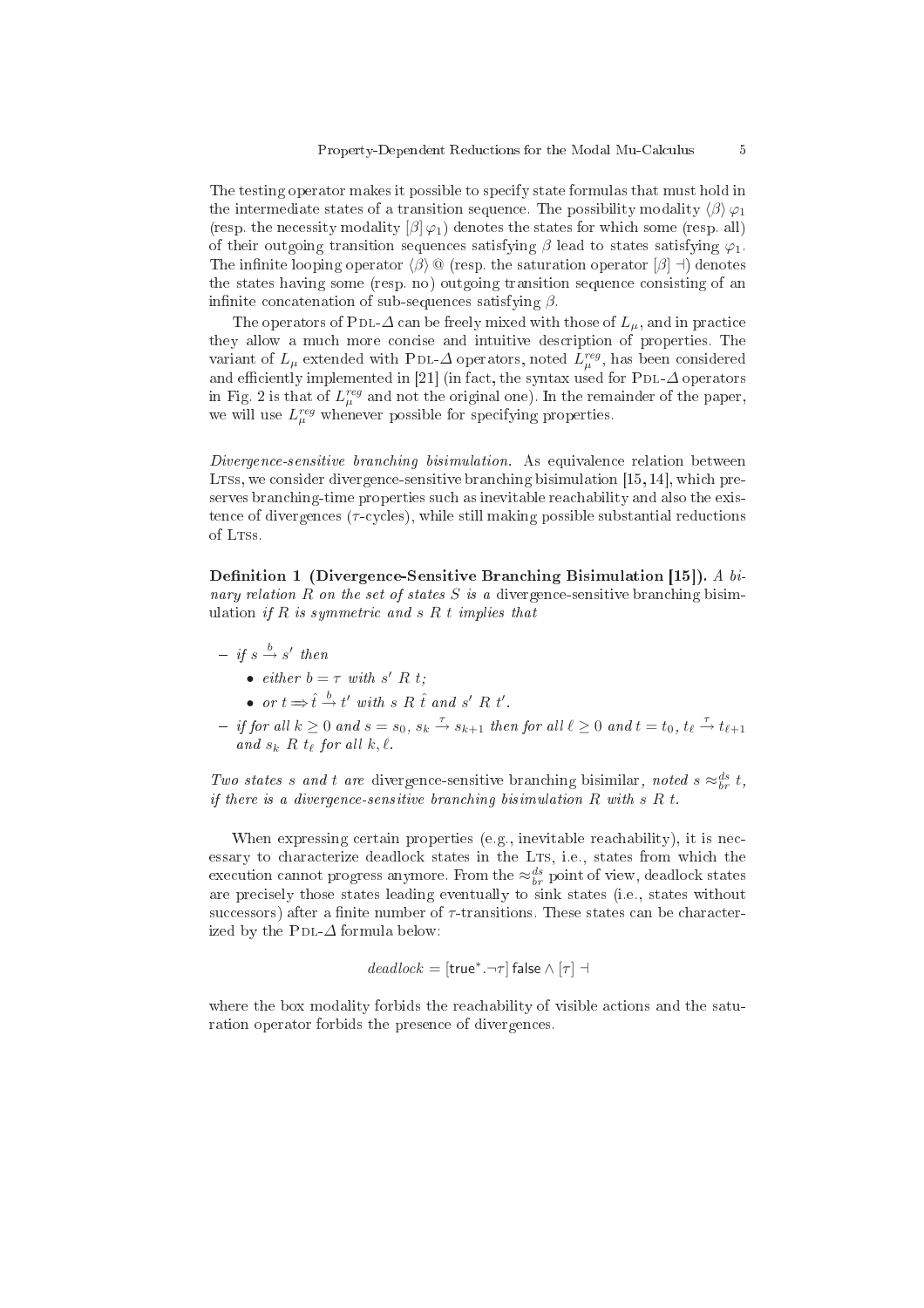6 R. Matees
u and A. Wijs

### 3 Maximal Hiding

When checking a state formula  $\varphi$  over an LTs, some actions of the LTs can be hidden (i.e., renamed into  $\tau$ ) without disturbing the interpretation of  $\varphi$ .

**Definition 2** (Hiding Set). Let  $\alpha$  be an action formula interpreted over a set of actions A. The hiding set of  $\alpha$  w.r.t. A is defined as follows:

$$
h_A(\alpha) = \begin{cases} [\![\alpha]\!]_A & \text{if } \tau \models \alpha \\ A \setminus [\![\alpha]\!]_A & \text{if } \tau \not\models \alpha \end{cases}
$$

The hiding set of a state formula  $\varphi$  w.r.t. A, noted  $h_A(\varphi)$ , is defined as the intersection of  $h_A(\alpha)$  for all action subformulas  $\alpha$  of  $\varphi$ .

**Definition 3 (Hiding).** Let A be a set of actions and  $B \subseteq A$ . The hiding of an action  $b \in A$  w.r.t. B is defined as follows:

$$
hide_B(b) = \begin{cases} b & \text{if } b \notin B \\ \tau & \text{if } b \in B \end{cases}
$$

The hiding of an LTS  $M = \langle S, A, T, s_0 \rangle$  w.r.t. B is defined as follows:

$$
hide_B(\langle S, A, T, s_0 \rangle) = \left\langle S, (A \setminus B) \cup \{\tau\}, \{s_1 \stackrel{hide_B(b)}{\rightarrow} s_2 \mid s_1 \stackrel{b}{\rightarrow} s_2 \in T\}, s_0 \right\rangle.
$$

The following lemma states that hiding an action  $b$  w.r.t. the hiding set of an action formula  $\alpha$  does not disturb the satisfaction of  $\alpha$  by b.

**Lemma 1.** Let  $\alpha$  be an action formula interpreted over a set of actions A. Then, the hiding set  $h_A(\alpha)$  is the maximal set  $B \subseteq A$  such that:

$$
b \models_A \alpha \Leftrightarrow hide_B(b) \models_A \alpha
$$

for any action  $b \in A$ .

*Proof.* We show first that  $h_A(\alpha)$  satisfies the statement in the lemma. Let  $b \in$  $h_A(\alpha)$ . By Definition 3, this means  $hide_{h_A(\alpha)}(b) = \tau$ . Two cases are possible. If  $\tau \models \alpha$ , then  $h_A(\alpha) = [\![\alpha]\!]_A$  by Definition 2, and therefore  $b \models_A \alpha$ . If  $\tau \not\models \alpha$ , then  $h_A(\alpha) = A \setminus [\![\alpha]\!]_A$  by Definition 2, and therefore  $b \not\models_A \alpha$ .

To show the maximality of  $h_A(\alpha)$ , suppose there exists  $b \in A \setminus h_A(\alpha)$  such that  $b \models_A \alpha \Leftrightarrow \tau \models_A \alpha$ . Two cases are possible, both leading to a contradiction. If  $\tau \models \alpha$ , then  $h_A(\alpha) = [\![\alpha]\!]_A$  by Definition 2, and since  $b \notin h_A(\alpha)$ , this means  $b \not\models \alpha$ . If  $\tau \not\models \alpha$ , then  $h_A(\alpha) = A \setminus [\![\alpha]\!]_A$  by Definition 2, and since  $b \not\in h_A(\alpha)$ , this means  $b \models \alpha$ .

To enable LTs reductions prior to (or simultaneously with) the verification of a state formula  $\varphi$ , it is desirable to hide as many actions as possible in the LTs, i.e., all actions in  $h_A(\varphi)$ . The following proposition ensures that this hiding preserves the interpretation of  $\varphi$ .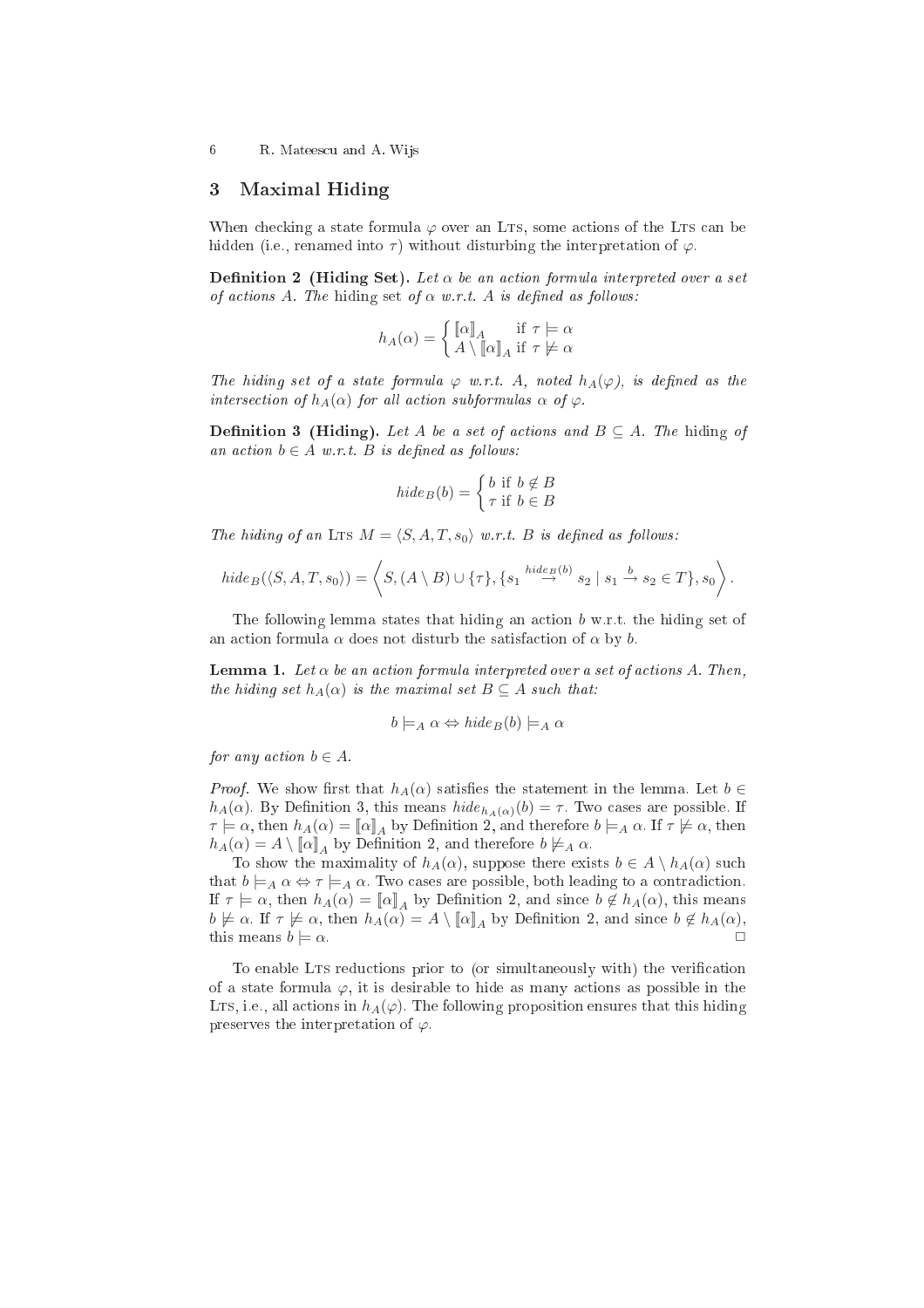Proposition 1 (Maximal Hiding). Let  $M = \langle S, A, T, s_0 \rangle$  be an Lts,  $\varphi$  be a state formula, and  $B \subseteq h_A(\varphi)$ . Then:

$$
\llbracket \varphi \rrbracket_M \, \rho = \llbracket \varphi \rrbracket_{hide_B(M)} \, \rho
$$

for any propositional ontext ρ.

*Proof.* We proceed by structural induction on  $\varphi$ . We give here the most interesting case  $\varphi ::= \langle \alpha \rangle \varphi_1$ , the other cases being handled in Appendix A. Since  $B \subseteq h_A(\langle \alpha \rangle \varphi_1)$  by hypothesis and  $h_A(\langle \alpha \rangle \varphi_1) = h_A(\alpha) \cap h_A(\varphi_1)$  by Definition 2, it follows that  $B \subseteq h_A(\alpha)$  and  $B \subseteq h_A(\varphi_1)$ . Therefore, we can apply the induction hypothesis for  $\varphi_1$ , B and Lemma 1 for  $\alpha$ , B, which yields:

$$
\begin{aligned}\n\left[ \langle \alpha \rangle \varphi_1 \right]_{hide_B(M)} \rho &= \text{by definition of } \left[ \; \right] \text{ and } hide_B(M) \\
\{ s \in S \; \vert \; \exists s \stackrel{hide_B(b)}{\to} s'.hide_B(b) \models_A \alpha \land \\
s' \in \llbracket \varphi_1 \rrbracket_{hide_B(M)} \rho \} &= \text{by induction hyp. and Lemma 1} \\
\{ s \in S \; \vert \; \exists s \stackrel{b}{\to} s'.b \models_A \alpha \land s' \in \llbracket \varphi_1 \rrbracket_M \rho \} &= \text{by definition of } \llbracket \; \rrbracket\n\end{aligned}
$$

The term "maximal hiding" used for Proposition 1 is justified only when  $\varphi$  is well-specified, i.e., none of its subformulas is a contradiction or a tautology (said differently, every action subformula of  $\varphi$  is relevant for the interpretation of  $\varphi$ on an LTs). For example, the following formula is not well-specified:

$$
\varphi = \mu X. (\langle a_1 \rangle \, \text{true} \vee (([a_2] \, \text{false} \vee \langle a_2 \rangle \, \text{true}) \wedge \langle a_3 \rangle \, X))
$$

because its subformula  $[a_2]$  false  $\vee \langle a_2 \rangle$  true is a tautology and could be deleted from  $\varphi$  without changing its meaning. The presence of this subformula yields the hiding set  $h_A(\varphi) = A \setminus \{a_1, a_2, a_3\}$ , whereas deleting it yields a larger hiding set  $h_A(\varphi) = A \setminus \{a_1, a_3\}$ . We do not attempt here to check well-specifiedness  $% \left\vert \phi _{n}\right\rangle$  automatically, and will assume below that state formulas are well-specified.

For instance, consider the  $L^{reg}_{\mu}$  formula below, expressing the inevitable reachability of a *recv* action after every *send* action:

$$
\varphi = [\text{true}^*.send] \, \mu X.(\neg \text{deadlock} \land [\neg \text{recv}] \, X)
$$

When checking  $\varphi$  on an LTs, one can hide all actions in  $h_A(\varphi) = h_A(send) \cap$  $h_A(\neg recv) = (A \setminus \llbracket send \rrbracket_A) \cap \llbracket \neg recv \rrbracket_A = (A \setminus \{send\}) \cap (A \setminus \{recv\}) = A \setminus$  $\{send, recv\}$ , i.e., all actions other than send and recv, without changing the interpretation of the formula.

# 4 Mu-Calculus Fragment Compatible with  $\approx_{br}^{ds}$

When minimizing an LTs modulo a weak bisimulation relation, such as  $\approx_{br}^{ds}$  [15], the degree of reduction achieved is often directly proportional to the percentage of  $\tau$ -transitions contained in the original LTS. Therefore, Proposition 1 provides,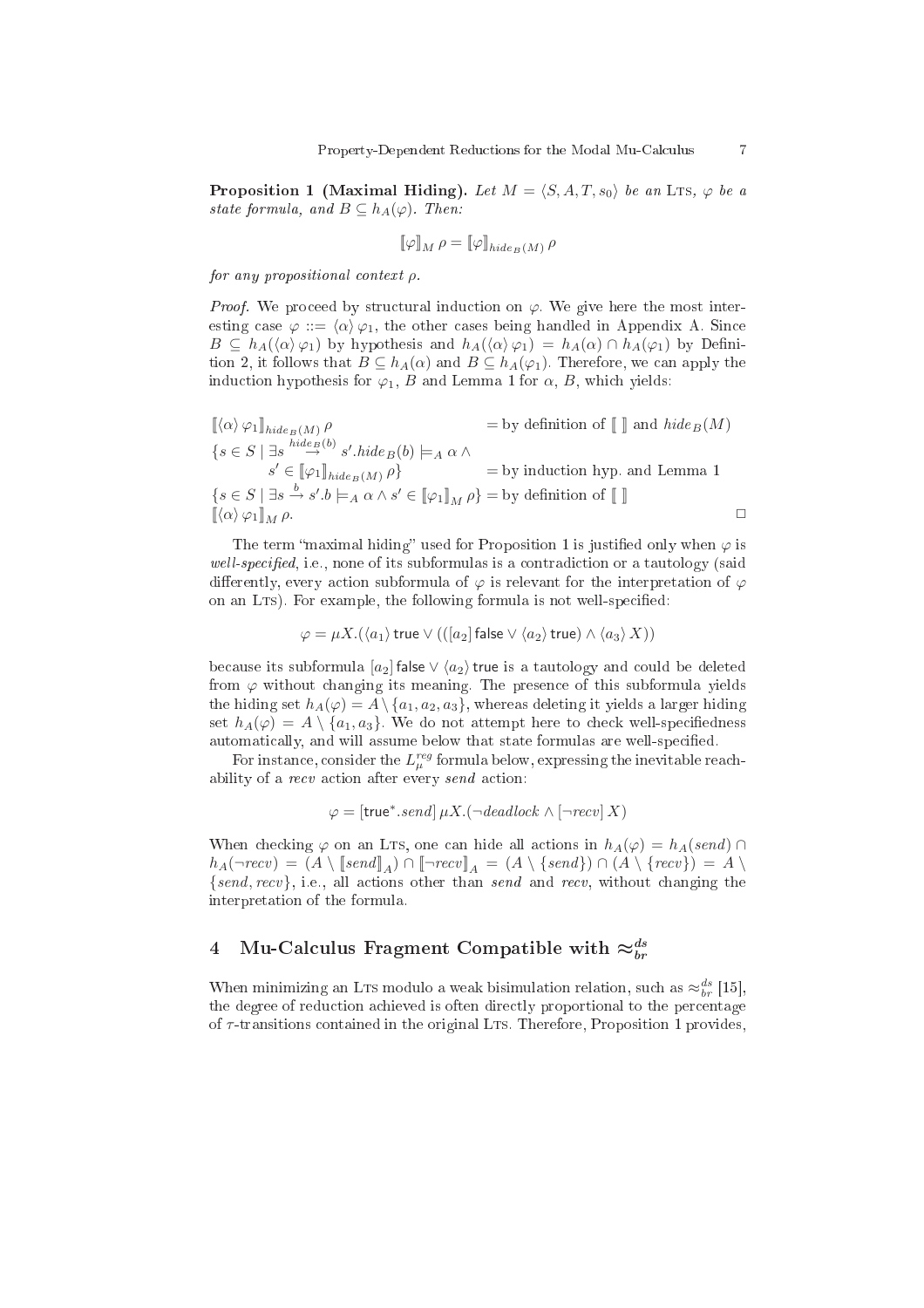for a given  $L_{\mu}$  formula, the highest potential for reduction, by enabling as many actions as possible to be hidden in the LTS. However, this proposition does not indicate which  $L_{\mu}$  formulas are *compatible* with  $\approx_{br}^{ds}$ , i.e., are preserved by reduction modulo this relation. We propose below a fragment of  $L<sub>\mu</sub>$  satisfying this property.

#### 4.1 Mu-calculus fragment  $\mathcal{L}^{dstr}_{ab}$  $\mu$

The  $L_{\mu}$  fragment we consider here, called  $L_{\mu}^{dstr}$ , is defined in Figure 3. Compared to standard  $L_{\mu}$ , this fragment differs in two respects.

(1) It introduces two new weak operators  $\langle (\varphi_1? \alpha_1)^* \rangle \psi$  and  $\langle \varphi_1? \alpha_1 \rangle \otimes \text{ex-}$ pressed in PDL- $\Delta$ , where the action formulas  $\alpha_1$  must capture the invisible action. The weak possibility modality  $\langle (\varphi_1? . \alpha_1)^* \rangle \, \psi$  characterizes the states having an outgoing sequence of (0 or more)  $\alpha_1$ -transitions whose intermediate states satisfy  $\varphi_1$  and whose terminal state satisfies  $\psi$ . The weak infinite looping operator  $\langle \varphi_1$ ?. $\alpha_1 \rangle$  @ characterizes the states having an infinite outgoing sequence of  $\alpha_1$ -transitions whose intermediate states satisfy  $\varphi_1$ . When the  $\varphi_1$  subformula occurring in a weak operator is true, it can be omitted, because in this case the operator becomes  $\langle \alpha_1^* \rangle \psi$  or  $\langle \alpha_1 \rangle$   $\textcircled{a}$ .

(2) The occurrence of strong modalities  $\langle \alpha_2 \rangle \varphi$  and  $[\alpha_2] \varphi$  is restricted syntactically such that these modalities must contain action formulas  $\alpha_2$  denoting visible actions only, and that they can appear only after a weak possibility modality  $\langle (\varphi_1? \alpha_1)^* \rangle$  or weak necessity modality  $[(\varphi_1? \alpha_1)^*]$ . The intuition is that visible transitions matched by a strong modality will remain in the LTS after maximal hiding and  $\approx_{br}^{ds}$  minimization, and the transition sequences preceding them can become invisible or even disappear in the minimized LTS without affecting the interpretation of the formula, be
ause these sequen
es are still aptured by the weak modality immediately preceding the current strong modality.

 $\varphi ::= \langle (\varphi_1?.\alpha_1)^* \rangle \psi \mid \langle \varphi_1?.\alpha_1 \rangle \t\t\t\t@ \mid \text{false} \mid \neg \varphi_1 \mid \varphi_1 \vee \varphi_2 \mid X \mid \mu X. \varphi_1$  $\psi ::= \varphi \mid \langle \alpha_2 \rangle \varphi \mid \neg \psi_1 \mid \psi_1 \vee \psi_2$ where  $\tau \in [\![\alpha_1]\!]_A$  and  $\tau \notin [\![\alpha_2]\!]_A$  $\llbracket \langle (\varphi_1?.\alpha_1)^* \rangle \psi \rrbracket_M \, \rho = \{ s \in S \mid \exists m \geq 0 . s = s_0 \wedge (\forall 0 \leq i < m . s_i \stackrel{b_{i+1}}{\rightarrow} s_{i+1} \in T \}$  $\wedge$   $b_{i+1} \in [\![\alpha_1]\!]_A \wedge s_i \in [\![\varphi_1]\!]_M \rho) \wedge s_m \in [\![\psi]\!]_M \rho\}$  $[\![\langle \varphi_1? . \alpha_1 \rangle \mathbin{@}]\!]_M \, \rho = \{ s \in S \mid s = s_0 \wedge \forall i \geq 0. \bigl( s_i \stackrel{b_{i+1}}{\rightarrow} s_{i+1} \in T \wedge b_{i+1} \in [\![\alpha]\!]_A$  $\wedge s_i \in [\![\varphi_1]\!]_M \rho) \}$ 

**Fig. 3.** Syntax and semantics of the  $L_{\mu}^{dstr}$  fragment

The deadlock formula defined in Section 2 belongs to  $L_{\mu}^{dstr}$ , since it can be rewritten as follows by eliminating the concatenation operator:

$$
\mathit{deadlock} = [\mathsf{true}^*.\neg\tau] \mathsf{false} \wedge [\tau] \dashv = [\mathsf{true}^*] \, [\neg\tau] \mathsf{false} \wedge [\tau] \dashv
$$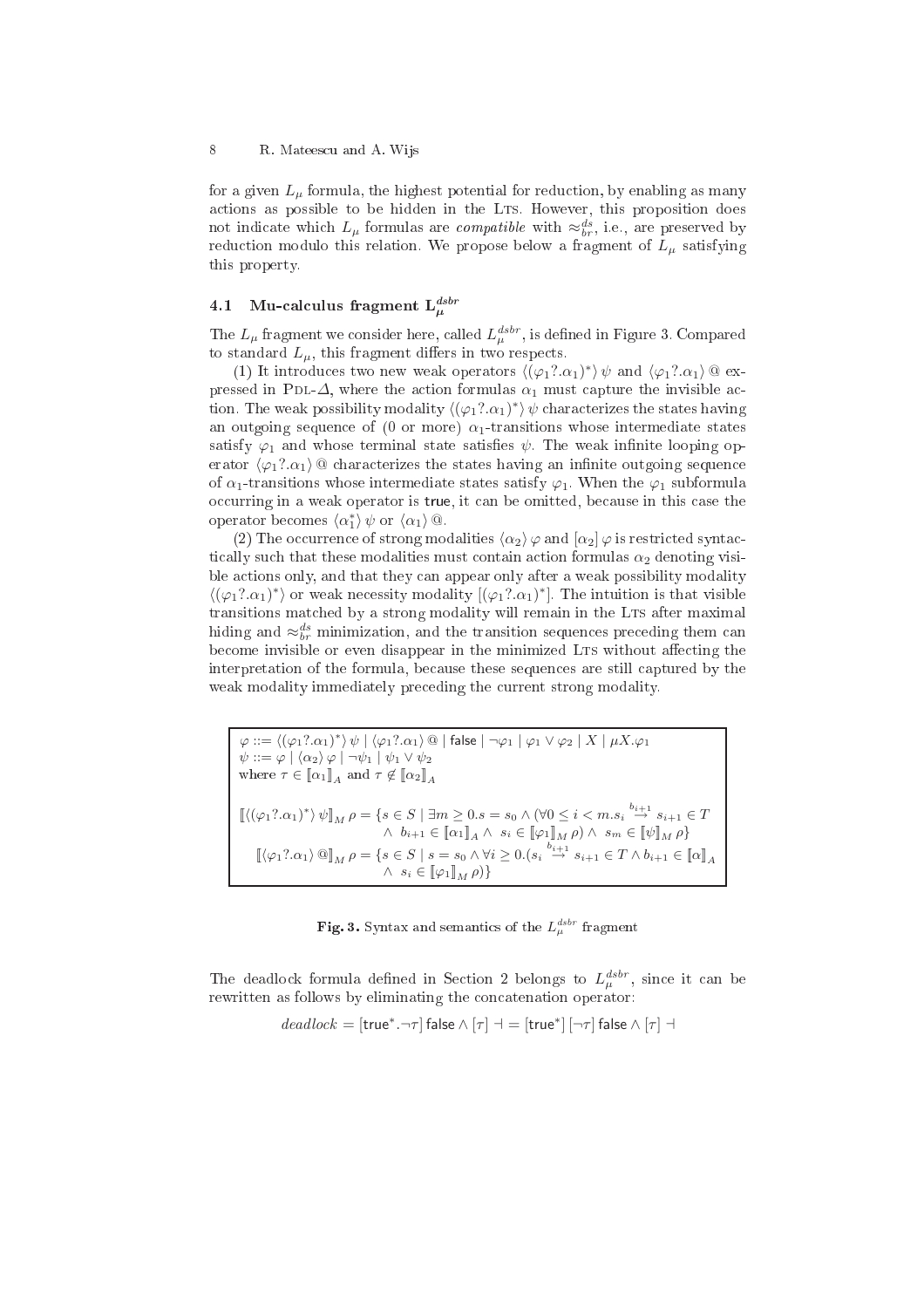The response formula given in Section 3 can also be reformulated in  $L_{\mu}^{dsbr}$ :

 $[\text{true}^*.send] \mu X.(\neg \text{deadlock} \wedge [\neg \text{recv}] X) =$  $[true^*]$   $[send]$   $([(\neg recv)^*] \neg deadlock \wedge [\neg recv] \dashv)$ 

The subformula stating the inevitable reachability of a recv action, initially expressed using a minimal fixed point operator, was replaced by the conjunction of a weak necessity modality forbidding the occurrence of deadlocks before a recv action has been reached, and a weak saturation operator forbidding the presence of cycles not passing through a recv action.

In [14, Corollary 4.4], it was shown that  $\approx_{br}^{ds}$  is an equivalence with the socalled *stuttering property*:

**Definition 4 (Stuttering).** Let  $M = \langle S, A, T, s_0 \rangle$  be an LTs and let  $s_1, s_2 \in S$ such that  $s_1 \approx_{br}^{ds} s_2$ . If  $s_1 \stackrel{\tau}{\rightarrow} s_1^1 \stackrel{\tau}{\rightarrow} \cdots \stackrel{\tau}{\rightarrow} s_1^m \stackrel{\tau}{\rightarrow} s_1'$  ( $m \ge 0$ ) and  $s_1' \approx_{br}^{ds} s_2$ , then  $\forall 1 \leq i \leq m.s_1^i \approx_{br}^{ds} s_2.$ 

Using the stuttering property, we an prove the following lemma.

**Lemma 2.** Let  $M = \langle S, A, T, s_0 \rangle$  be an Lts and let  $A' \subseteq A$  with  $\tau \in A'$  and  $s_1, s_2 \in S$  such that  $s_1 \approx_{br}^{ds} s_2$ . Then for all  $m \geq 0$  with  $s_1 = s_1^0$  and  $\forall 0 \leq$  $i \leq m.s_1^i \stackrel{b_i}{\rightarrow} s_1^{i+1} \in T$   $(b_i \in A')$ , there exists  $k \geq 0$  such that  $s_2 = s_2^0$  and  $\forall 0 \leq j < k.(s_2^j)$  $\stackrel{b_j'}{\rightarrow} s_2^{j+1} \in T$   $(b_j' \in A') \wedge \exists 0 \le i < m.s_1^i \approx_{br}^{ds} s_2^j$ , and  $s_1^m \approx_{br}^{ds} s_2^k$ .

Proof. We proceed by induction on m.

- 1. Base case:  $m = 0$ , hence  $s_1 = s_1^0 = s_1^m$ . Clearly, we can choose  $k = 0$  and  $s_2 = s_2^0 = s_2^k$
- 2. Inductive case:  $s_1^0 \stackrel{b_1}{\rightarrow} s_1^1 \cdots s_1^{m-1} \stackrel{b_m}{\rightarrow} s_1^{m} \stackrel{b_{m+1}}{\rightarrow} s_1^{m+1}$ . By the induction hypothesis, there exists  $k \geq 0$  such that  $s_2 = s_2^0$  and  $\forall 0 \leq j \leq k.(s_2^j)$  $\stackrel{b_j'}{\rightarrow} s_2^{j+1} \in$  $T (b'_j \in A') \wedge \exists 0 \leq i < m.s_1^i \approx_{br}^{ds} s_2^j$ , and  $s_1^m \approx_{br}^{ds} s_2^k$ . We show that it also holds for  $m + 1$ . We distinguish two cases for  $s_1^m \stackrel{b_{m+1}}{\rightarrow} s_1^{m+1}$ .
	- (a)  $b_{m+1} = \tau$ . Since  $s_1^m \approx_{br}^{ds} s_2^k$ , by Definition 1, also  $s_1^{m+1} \approx_{br}^{ds} s_2^k$ 2, by Deminion 1, also  $s_1 \sim b_r s_2$ .
	- (b)  $b_{m+1} \neq \tau$ . Since  $s_1^m \approx_{br}^{ds} s_2^k$ , by Definition 1,  $s_2^k \Rightarrow \hat{s}_2 \stackrel{b_{m+1}}{\rightarrow} s_2^{\prime}$ , with  $s_1^m \approx_{br}^{ds} \hat{s}_2$ , and  $s_1^{m+1} \approx_{br}^{ds} s_2^{\prime}$ . Say that  $s_2^k \Rightarrow \hat{s}_2$  consists of c  $\tau$ -steps  $s_2^{\overline{k}} \stackrel{\tau_1}{\rightarrow} s_2^{k+1} \cdots s_2^{k+c-1} \stackrel{\tau_c}{\rightarrow} s_2^{k+c}$  with  $s_2^{k+c} = \hat{s}_2$ . By Definition 4, for all  $k \leq i \leq k+c$ , we have  $s_1^m \approx_{br}^{ds} s_2^i$ . Hence, there exists a matching sequence<br>from  $s_2$  of length  $k+c+1$  with  $s_2^{k+c+1} = s_2'$ . Note that  $\tau_1, \ldots, \tau_c \in A'$ .

A propositional context  $\rho: \mathcal{X} \to 2^S$  is said to be  $\approx_{br}^{ds}$ -closed if for all states  $s_1, s_2 \in S$  such that  $s_1 \approx_{br}^{ds} s_2$  and for any propositional variable  $X \in \mathcal{X}$ ,  $s_1 \in \rho(X) \Leftrightarrow s_2 \in \rho(X)$ . Now we can state the main result about  $L_{\mu}^{dstr}$ , namely that this fragment is compatible with the  $\approx_{br}^{ds}$  relation.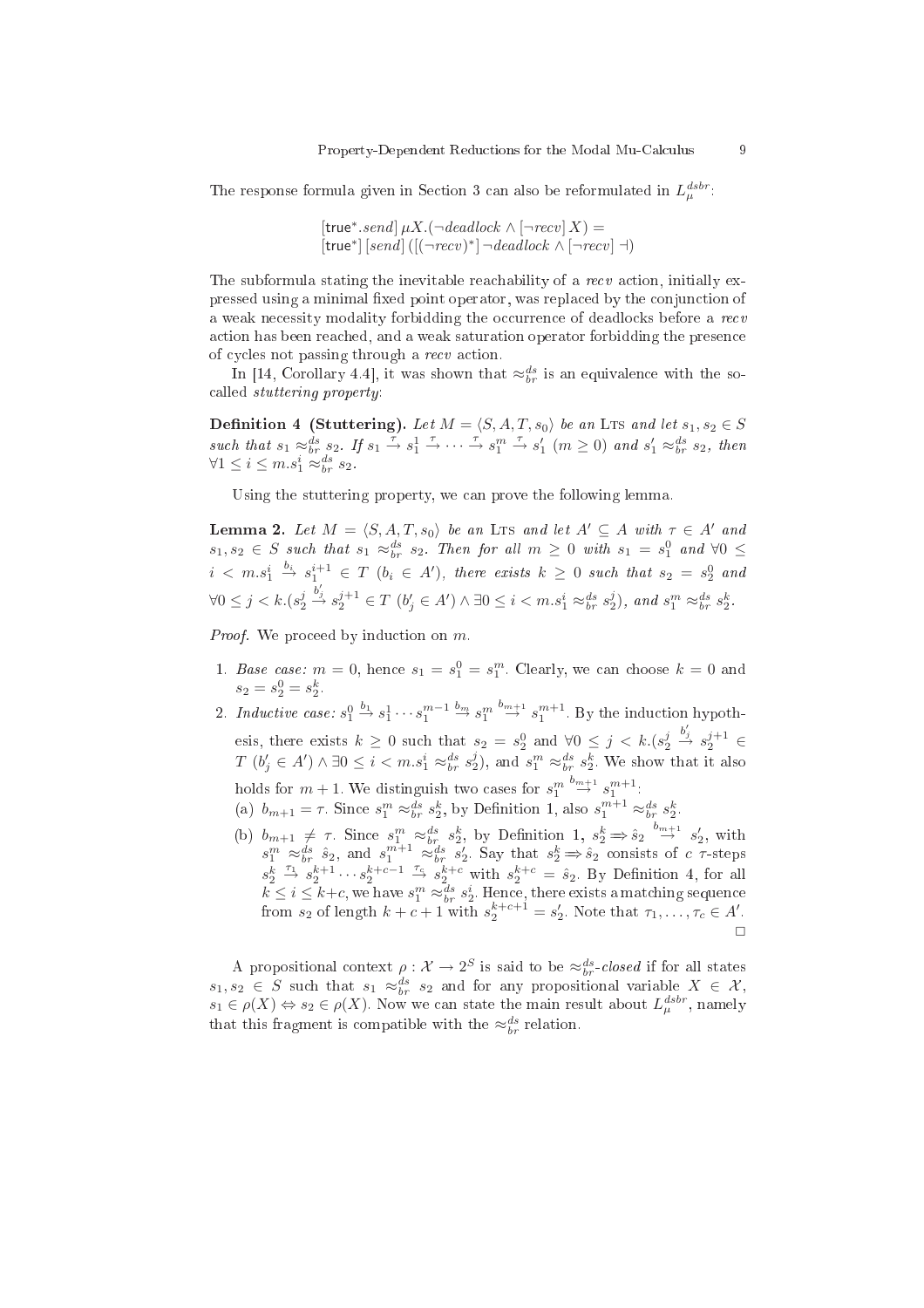**Proposition 2** (Compatibility with  $\approx_{br}^{ds}$ ). Let  $M = \langle S, A, T, s_0 \rangle$  be an Lts and let  $s_1, s_2 \in S$  such that  $s_1 \approx_{br}^{ds} s_2$ . Then:

$$
s_1\in[\![\varphi]\!]_M\,\rho\Leftrightarrow s_2\in[\![\varphi]\!]_M\,\rho
$$

for any state formula  $\varphi$  of  $L_\mu^{dstr}$  and any  $\approx_{br}^{ds}$ -closed propositional context  $\rho$ .

*Proof.* We proceed by structural induction on  $\varphi$ . We give here the most interesting cases, the other cases being handled in Appendix A.

**Case**  $\varphi ::= \langle (\varphi_1? \alpha_1)^* \rangle \psi$ . Let  $s_1, s_2 \in S$  such that  $s_1 \approx_{br}^{ds} s_2$  and assume that  $s_1 \in \left[ \langle (\varphi_1? \alpha_1)^* \rangle \psi \right]_M \rho$ , i.e.,  $s_1 \in \{ s \in S \mid \exists m \ge 0 \ldots s_0 \land (\forall 0 \le i < m \ldots s_i \stackrel{b_{i+1}}{\rightarrow} \varnothing) \}$  $s_{i+1} \in T \wedge b_{i+1} \in [\![\alpha_1]\!]_A \wedge s_i \in [\![\varphi_1]\!]_M \rho) \wedge s_m \in [\![\psi]\!]_M \rho\}.$  This means that:

$$
\exists m \ge 0. s_1 = s'_0 \land (\forall 0 \le i < m.s'_i \stackrel{b_{i+1}}{\to} s'_{i+1} \in T \land b_{i+1} \in [\![\alpha_1]\!]_A \land s'_i \in [\![\varphi_1]\!]_M \rho) \land s'_m \in [\![\psi]\!]_M \rho \}
$$
\n
$$
(1)
$$

We have to prove that  $s_2 \in [ \langle (\varphi_1? \alpha_1)^* \rangle \psi ]_M \rho$ , which means that:

$$
\exists k \ge 0. s_2 = s_0'' \land (\forall 0 \le j < k. s_i'' \stackrel{b_{j+1}'}{\rightarrow} s_{i+1}'' \in T
$$
  

$$
\land b_{j+1}' \in [\![\alpha_1]\!]_A \land s_i'' \in [\![\varphi_1]\!]_M \rho) \land s_k'' \in [\![\psi]\!]_M \rho \}
$$
\n
$$
(2)
$$

First, since  $s_1 \approx_{br}^{ds} s_2, \tau \in [\![\alpha_1]\!]_A$ , and (1), by Lemma 2 with  $A' = [\![\alpha_1]\!]_A$ , there exists  $k \geq 0$  with  $s_2 = s_0''$  such that  $\forall 0 \leq j < k.(s_j'')$  $\stackrel{b'_{j+1}}{\rightarrow} s''_{j+1} \in T(b'_{j+1} \in [\![\alpha_1]\!]_A) \wedge$  $\exists 0 \leq i < m.s'_i \approx_{br}^{ds} s''_j$  and  $s'_m \approx_{br}^{ds} s''_k$ . Furthermore, for all  $0 \leq j < k$ , since there exists  $0 \leq i < m.s'_i \approx_{br}^{ds} s''_j$  and  $s'_i \in [\![\varphi_1]\!]_M \rho$ , by the induction hypothesis, it follows that  $s''_j \in [\![\varphi_1]\!]_M \rho$ . Finally, since  $s'_m \approx_{br}^{ds} s''_k$  and  $s'_m \in [\![\psi]\!]_M \rho$ , we will show that  $s_k'' \in [\![\psi]\!]_M \rho$  by induction on the structure of  $\psi$ . First, we can assume that there is no  $\hat{s}'' \in S$  such that  $s''_k \stackrel{\tau}{\rightarrow} \hat{s}'' \in T$ . If this is not true, since  $\tau \in [\![\alpha_1]\!]_A$ , we can choose  $s''_{k+1} = \hat{s}''$  and increase k by one. This can be repeated until there is no  $\hat{s}'' \in S$  such that  $s''_k \stackrel{\tau}{\rightarrow} \hat{s}'' \in T$ . For  $\psi$ , we distinguish four cases:

- $-\psi ::= \varphi$ . By the induction hypothesis,  $s_k'' \in [\![\psi]\!]_M \rho$ .
- $-\psi ::= \langle \alpha_2 \rangle \varphi$ . Since  $s'_m \in [\langle \alpha_2 \rangle \varphi]_M$   $\rho$ , we have  $s'_m \in \{s \in S \mid \exists s \stackrel{a}{\rightarrow} s' \in T.a \in T s \land \neg s \land s' \in T s \land \neg s' \in T s \land \neg s' \in T s \land \neg s' \in T s \land \neg s' \in T s \land \neg s' \in T s \land \neg s' \in T s \land \neg s' \in T s \land \neg s' \in T s \land \neg s' \in T s \land \neg s' \in T s \land \neg s' \in T s \land$  $[\![\alpha_2]\!]_A \wedge s' \in [\![\varphi]\!]_M \rho$ , hence there exists  $s'_m \stackrel{a}{\to} s' \in T$  with  $a \in [\![\alpha_2]\!]_A$ . Since  $s'_m \approx_{br}^{ds} s''_k, \tau \notin [\![\alpha_2]\!]_A$ , and  $s''_k \stackrel{\tau}{\to} \hat{s}'' \notin T$ , by Definition 1, there must exist  $s''_k \stackrel{a}{\rightarrow} \hat{s}'' \in T$  with  $s' \approx_{br}^{ds} \hat{s}''$ . Since  $s' \in [\![\varphi]\!]_M \rho$ , by the induction hypothesis,  $\hat{s}'' \in [\![\varphi]\!]_M \rho,$  hence  $s''_k \in \{s \in S \mid \exists s \stackrel{a}{\to} s' \in T.a \in [\![\alpha_2]\!]_A \wedge s' \in [\![\varphi]\!]_M \rho\},$ i.e.,  $s_k'' \in [\![\psi]\!]_M \rho$ .
- $-\psi ::= \neg \psi_1$ . Since  $s'_m \in [\neg \psi_1]_M \rho$ , we have  $s'_m \in S \setminus [\![\psi_1]\!]_M \rho$ . By the induction hypothesis for  $\psi$ , also  $s''_k \in S \setminus [\![\psi_1]\!]_M \rho$ , hence  $s''_k \in [\![\neg \psi_1]\!]_M \rho$ .<br>  $-\psi := \psi_1 \vee \psi_2$ . Since  $s'_m \in [\![\psi_1 \vee \psi_2]\!]_M \rho$ , i.e.,  $s'_m \in [\![\psi_1]\!]_M \rho \cup [\![\psi_2]\!]_M \rho$ ,
- i.e.,  $s'_m \in [\![\psi_1]\!]_M \rho \vee s'_m \in [\![\psi_2]\!]_M \rho$ , by the induction hypothesis for  $\psi$ , we have  $s''_k \in \llbracket \psi_1 \rrbracket_M^{\mathsf{T}} \rho \vee s''_k \in \llbracket \psi_2 \rrbracket_M^{\mathsf{T}} \rho$ , i.e.,  $s''_k \in \llbracket \psi_1 \rrbracket_M^{\mathsf{T}} \rho \cup \llbracket \psi_2 \rrbracket_M^{\mathsf{T}} \rho$ , i.e.,  $s''_k \in \mathcal{S}'_k$  $[\![\psi_1 \vee \psi_2]\!]_M \rho.$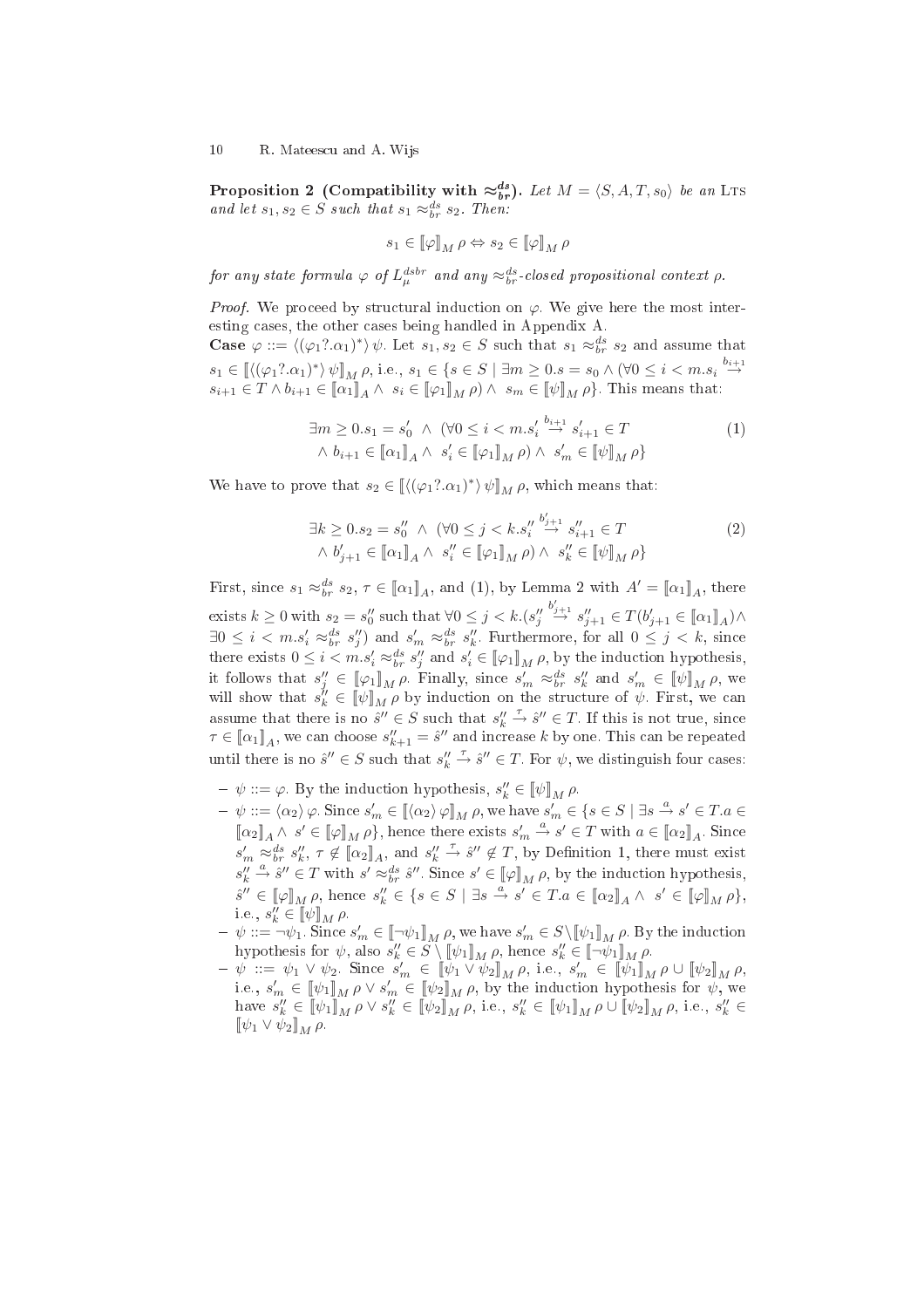Hence, (2) holds. The converse implication (by considering  $s_2 \in$  $\left[ \left\langle (\varphi_1?.\alpha_1)^* \right\rangle \psi \right]_M \rho$ ) holds by a symmetric argument.

**Case**  $\varphi ::= \langle \varphi_1? \alpha_1 \rangle \otimes$ . Let  $s_1, s_2 \in S$  such that  $s_1 \approx_{br}^{ds} s_2$  and assume that  $s_1 \in [\langle \varphi_1? \alpha_1 \rangle \mathbb{Q}]_M \rho$ , i.e.,  $s_1 \in \{s \in S \mid s = s_0 \land \forall i \geq 0. (s_i \stackrel{b_i}{\rightarrow} s_{i+1} \land b_i \in S \rangle]$  $[\![\alpha_1]\!]_A \wedge s_i \in [\![\varphi_1]\!]_M \rho)$ . This means that:

$$
s_1 = s'_0 \land \forall i \ge 0. (s'_i \stackrel{b_i}{\to} s'_{i+1} \land b_i \in [\![\alpha_1]\!]_A \land s'_i \in [\![\varphi_1]\!]_M \rho)
$$
 (3)

We have to prove that  $s_2 \in [\![\langle \varphi_1? \alpha_1 \rangle \mathbb{Q}]\!]_M \rho$ , which means that:

$$
s_2 = s_0'' \wedge \forall j \ge 0. \left(s_j'' \xrightarrow{b_j'} s_{j+1}'' \wedge b_j' \in [\![\alpha_1]\!]_A \wedge s_j'' \in [\![\varphi_1]\!]_M \rho \right) \tag{4}
$$

Since  $s_1 \approx_{br}^{ds} s_2, \tau \in [\![\alpha_1]\!]_A$ , and (3), by Lemma 2 with  $A' = [\![\alpha_1]\!]_A$ , for any finite prefix of length  $m \geq 0$  of the infinite path  $\pi$  from  $s_1$ , there exists a finite path of length  $k \geq 0$  from  $s_2$  such that  $s_2 = s''_0 \wedge \forall 0 \leq j \lt k.(s''_j)$  $\stackrel{b'_j}{\rightarrow}$  $s''_{j+1} \wedge b'_j \in [\![\alpha_1]\!]_A \wedge \exists 0 \leq i < m.s'_i \approx^{ds}_{br} s''_j$  and  $s'_m \approx^{ds}_{br} s''_k$ , hence, by the induction hypothesis, for all  $0 \leq j \leq k$ , we have  $s''_j \in [\![\varphi_1]\!]_M \rho$ . We distinguish two cases:

- 1.  $\pi$  contains an infinite number of transitions with a label in  $[\![\alpha_1]\!]_A \setminus {\{\tau\}}$ . Repeatedly applying the above reasoning for intermediate states in  $\pi$  yields that (4) holds for  $s_2$ .
- 2.  $\pi$  contains a finite number of transitions with a label in  $[\![\alpha_1]\!]_A \setminus {\{\tau\}}$ . Then, there exists an  $\hat{s}$  reachable from  $s_1$  such that from  $\hat{s}$ , an infinite  $\tau$ -path exists. By the earlier reasoning, there exists an  $\hat{s}'$  reachable from  $s_2$  such that  $\hat{s} \approx_{br}^{ds} \hat{s}'$  and for all states  $s''_j$  in the path from  $s_2$  to  $\hat{s}'$ , we have  $s''_j \in [\![\varphi_1]\!]_M \rho$ . Finally, since  $\hat{s} \approx_{br}^{ds} \hat{s}'$ , by the second clause of Definition 1, there also exists an infinite  $\tau$ -path  $\pi'$  from  $\hat{s}'$ . Finally, by Definition 1 and repeated application of Definition 4, it follows that for all states  $s''_j$  in  $\pi'$ ,  $\hat{s} \approx_{br}^{ds} s''_j$ , hence by the induction hypothesis,  $s''_j \in [\![\varphi_1]\!]_M \rho$ . Therefore, (4) holds for  $s_2$ .

The converse implication (by considering  $s_2 \in [(\varphi_1? \alpha_1) \otimes]_M \rho$ ) holds by a symmetri argument. ✷

Proposition 2 makes it possible to reduce an LTs (after applying maximal hiding) modulo  $\approx_{br}^{ds}$  before the verification of a closed  $L_\mu^{dsbr}$  formula. It follows that  $L_{\mu}^{dsbr}$  is also compatible with all equivalence relations weaker than  $\approx_{br}^{ds},$  such as  $\tau^* a$  [10] and weak [25] bisimulations. For practical purposes, it is desirable to use a temporal logic sufficiently expressive to capture the essential classes of properties (safety, liveness, fairness). Thus, the question is whether  $L_{\mu}^{dstr}$  subsumes the existing temporal logics compatible with  $\tau^*$  and weak bisimulations; in Subse
tions 4.2 and 4.3, we show that this is indeed the ase.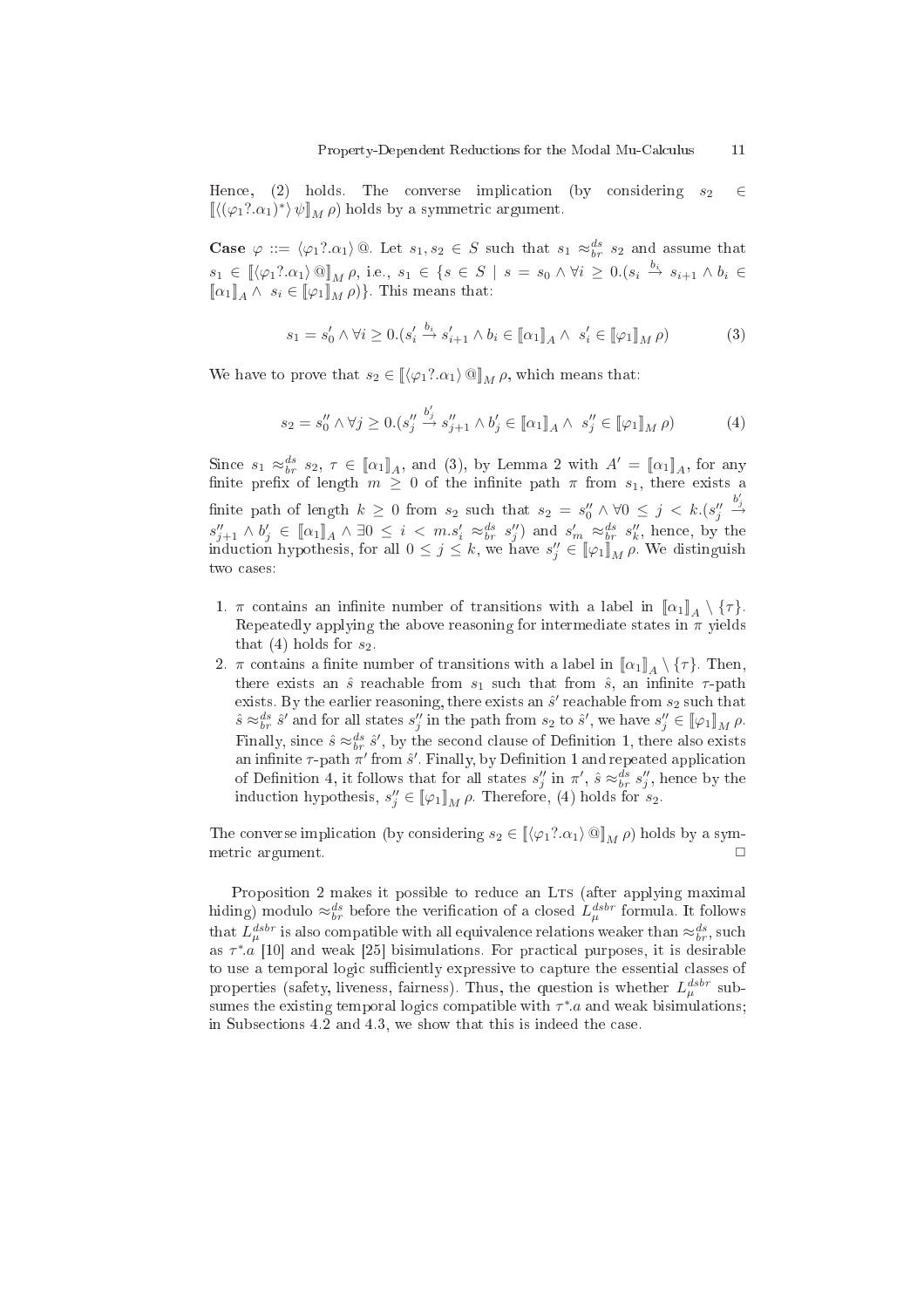#### 12 R. Mateescu and A. Wijs

#### 4.2Subsuming  $\mu$ ACTL $\X$

ACTL [26] is a branching-time logic similar to CTL [4], but interpreted on LTSs. It consists of action formulas (noted  $\alpha$ ) and state formulas (noted  $\varphi$ ) expressing properties about actions and states of an LTS, respectively. The temporal operators of  $\text{ACTL}\X$  (the fragment of the logic without the next-time operators) are defined in Table 1 by means of their encodings in  $L_{\mu}$  proposed in [9]. The operator  $E[\varphi_{1\alpha} \cup \varphi_2]$  (resp.  $A[\varphi_{1\alpha} \cup \varphi_2]$ ) denotes the states from which some (resp. all) outgoing sequences lead, after 0 or more  $\alpha$ -transitions (or  $\tau$ -transitions) whose source states satisfy  $\varphi_1$ , to a state satisfying  $\varphi_2$ . The operator  $E[\varphi_{1\alpha_1}U_{\alpha_2}\varphi_2]$ (resp.  $A[\varphi_{1\alpha},U_{\alpha\beta}\varphi_2]$ ) denotes the states from which some (resp. all) outgoing sequences lead, after 0 or more  $\alpha_1$ -transitions (or  $\tau$ -transitions) whose source states satisfy  $\varphi_1$ , to an  $\alpha_2$ -transition whose source state satisfies  $\varphi_1$  and whose target state satisfies  $\varphi_2$ . The action subformulas  $\alpha$ ,  $\alpha_1$ , and  $\alpha_2$  denote visible a
tions only.

Table 1. Syntax and semantics of the  $\text{ACTL}\X$  temporal operators

| Operator                            | Translation                                                                                                                                                                                                                                         |
|-------------------------------------|-----------------------------------------------------------------------------------------------------------------------------------------------------------------------------------------------------------------------------------------------------|
| $E[\varphi_{1}$ U $\varphi_2]$      | $\mu X. (\varphi_2 \vee (\varphi_1 \wedge \langle \alpha \vee \tau \rangle X))$                                                                                                                                                                     |
|                                     | $\mathsf{E}[\varphi_{1_{\alpha_1}}\mathsf{U}_{\alpha_2}\varphi_2]\mu X.(\varphi_1\wedge(\langle\alpha_2\rangle\varphi_2\vee\langle\alpha_1\vee\tau\rangle X))$                                                                                      |
| $A[\varphi_{1}$ $\cup$ $\varphi_2]$ | $\overline{[\mu X.(\varphi_2 \vee (\varphi_1 \wedge \neg \text{deadlock} \wedge [\neg (\alpha \vee \tau)] \text{ false} \wedge [\alpha \vee \tau] X))}$                                                                                             |
|                                     | $\left[\mathsf{A}[\varphi_{1_{\alpha_1}}\mathsf{U}_{\alpha_2}\varphi_2]\right]\mu X.\overline{(\varphi_1\wedge\neg \mathit{deadlock}\wedge[\neg(\alpha_1\vee\alpha_2\vee\tau)]\,\mathsf{false}\wedge[\alpha_2\wedge\neg\alpha_1]\,\varphi_2\wedge}$ |
|                                     | $[\alpha_1 \wedge \alpha_2] (\varphi_2 \vee X) \wedge [\neg \alpha_2] X$                                                                                                                                                                            |

 $\text{ACTL}\backslash \text{X}$  was shown to be adequate with  $\approx_{br}^{ds}$  [26]. Moreover, this logic was extended in [9] with fixed point operators, yielding a fragment of  $L_{\mu}$  called  $\mu$ ACTL\X, which is still adequate with  $\approx_{br}^{ds}$ . The temporal operators of ACTL\X can be translated in  $L_{\mu}^{dstr}$ , as stated by the following proposition.

Proposition 3 (Translation from ACTL $\setminus X$  to  $L_\mu^{dsbr}$ ). The following identities relating formulas of  $L_\mu$  and formulas of  $L_\mu^{dsbr}$  hold:

 $\mu X.(\varphi_2 \vee (\varphi_1 \wedge \langle \alpha \vee \tau \rangle X)) = \langle (\varphi_1? \alpha \vee \tau)^* \rangle \varphi_2$ 

 $\mu X.(\varphi_1 \wedge (\langle \alpha_2 \rangle \varphi_2 \vee \langle \alpha_1 \vee \tau \rangle X)) = \langle (\varphi_1? \alpha \vee \tau)^* \rangle (\varphi_1 \wedge \langle \alpha_2 \rangle \varphi_2)$ 

 $\mu X.(\varphi_2 \vee (\varphi_1 \wedge \neg \text{deadlock} \wedge [\neg(\alpha \vee \tau)] \text{ false} \wedge [\alpha \vee \tau] X)) =$  $[(\neg \varphi_2 ? . \alpha \vee \tau)^*] (\varphi_2 \vee (\varphi_1 \wedge \neg \text{deadlock} \wedge [\neg(\alpha \vee \tau)] \text{ false})) \wedge [\neg \varphi_2 ? . \alpha \vee \tau] \dashv$ 

 $\mu X.(\varphi_1 \wedge \neg \text{deadlock} \wedge [\neg(\alpha_1 \vee \alpha_2 \vee \tau)]$  false  $\wedge [\alpha_2 \wedge \neg \alpha_1] \varphi_2 \wedge$  $[\alpha_1 \wedge \alpha_2] (\varphi_2 \vee X) \wedge [\neg \alpha_2] X$  =  $\nu X.\,[(\neg \alpha_2)^*]\,(\varphi_1\wedge \neg\mathit{deadlock}\wedge [\neg(\alpha_1 \vee \alpha_2 \vee \tau)]$  false  $\wedge\,[\alpha_2 \wedge \neg \alpha_1]\,\varphi_2 \wedge \neg\varphi_1]$  $[\alpha_1 \wedge \alpha_2] (\varphi_2 \vee X) \wedge X) \wedge$  $\nu X.([\neg \alpha_2] \dashv \wedge [(\neg \alpha_2)^*] [\alpha_1 \wedge \alpha_2] (\varphi_2 \vee X)) \wedge \mu X. [(\neg \alpha_2)^*] [\alpha_1 \wedge \alpha_2] (\varphi_2 \vee X).$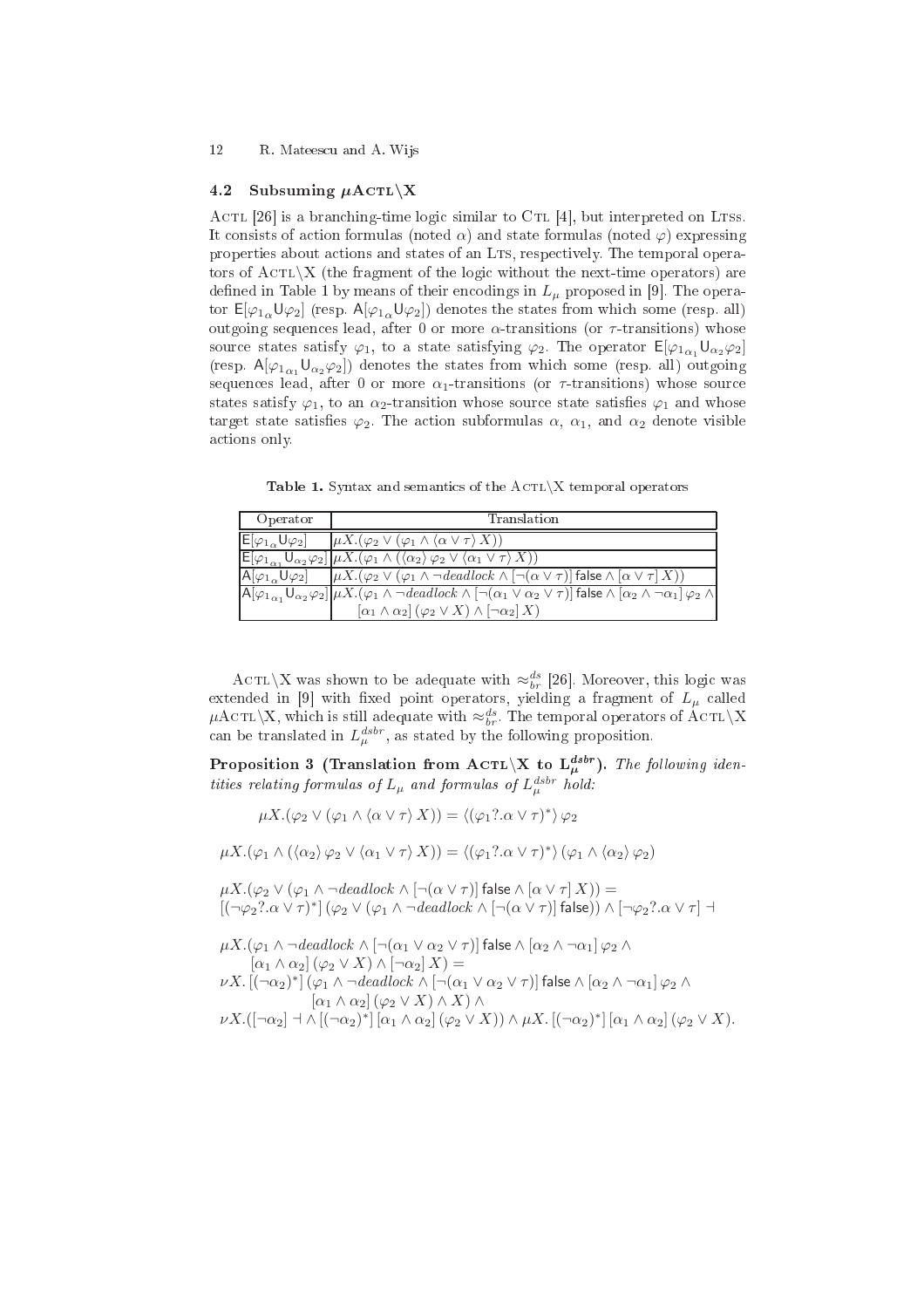Proposition 3 (proven in Appendix A) also ensures that  $\mu$ ACTL $\X$  is subsumed by  $L_{\mu}^{dstr}$ , since the fixed point operators are present in both logics. The  $L_\mu^{dsbr}$  formulas corresponding to the  $\mathsf{A}[\varphi_{1\,\alpha}\mathsf{U}\varphi_2]$  and  $\mathsf{A}[\varphi_{1\,\alpha_1}\mathsf{U}_{\alpha_2}\varphi_2]$  operators are omplex, and they serve solely for the purpose of establishing the translation to  $L_\mu^{dsbr}$ . In practice, we will use the simpler  $L_\mu$  encodings of the ACTL\X operators given in Table 1.

The response formula given in Section 3 can also be expressed in  $\text{ACTL}\X$ :

 $AG_{true,send}$ A[true<sub>true</sub>U<sub>recv</sub> true]

where  $AG_{\alpha_1,\alpha_2}\varphi = \neg EF_{\alpha_1,\alpha_2}\neg\varphi = \neg E[true_{\alpha_1}U_{\alpha_2}\neg\varphi]$  is the ACTL counterpart of the AG operator of CTL.

Finally, we claim that  $L_{\mu}^{dstr}$  is more powerful than  $\mu$ ACTL\X. Indeed, the formula  $\langle (-a)^*\rangle\, (\langle b\rangle$  true $\wedge\, \langle c\rangle$  true) does not seem to be expressible in  $\mu\mathrm{ACTL}\backslash \mathrm{X}$ because the occurrences of strong modalities expressing the existence of neighbor b- and c-transitions annot be oupled individually with the pre
eding weak modality in order to use only the four temporal operators given in Table 1.

#### 4.3Subsuming selective and weak  $\mu$ -calculus

The selective  $\mu$ -calculus [3] introduces modalities indexed by sets of actions (represented here as action formulas) specifying the reachability of certain actions after sequen
es of (0 or more) a
tions not belonging to the indexing set. The selective possibility modality can be encoded in  $L_{\mu}^{dstr}$  as follows:

$$
\left<\alpha_1\right>_\alpha \varphi = \left<\left(\neg(\alpha_1 \vee \alpha)\right)^*\right> \left<\alpha_1\right>\varphi
$$

where  $\alpha$ ,  $\alpha_1$  denote visible actions only. Selective  $\mu$ -calculus is adequate w.r.t. the  $\tau^*$  a bisimulation: for each selective formula  $\varphi$ , one can hide all LTs actions other than those occurring in the modalities of  $\varphi$  and their index sets, and then minimize the LTs modulo  $\tau^*$ .a without changing the interpretation of  $\varphi$ .

Selective  $\mu$ -calculus was shown to be equivalent to  $L_{\mu}$ , because the strong possibility modality of  $L_{\mu}$  can be expressed in terms of the selective one:  $\langle \alpha \rangle \varphi = \langle \alpha \rangle_{\text{true}} \varphi$ . However, this way of translating would yield no possibility of hiding actions, because the index sets would contain all actions of the LTs. For instance, the response formula given in Section 3 can be reformulated in selective  $\mu$ -calculus as follows:

$$
[send]_{\text{false}} \mu X. (\langle \text{true} \rangle_{\text{true}} \text{true} \wedge [\neg recv]_{\text{true}} X)
$$

The minimal fixed point subformula expressing the inevitable reachability of a recv action cannot be mapped to selective  $\mu$ -calculus modalities, which forces the use of strong modalities (represented by sele
tive modalities indexed by true). Therefore, the set of actions that can be hidden according to [3] without disturbing the interpretation of this formula is  $A \setminus (\{send, recv\} \cup A) = \emptyset$ , i.e., no hiding of actions prior to verification would be possible in that setting.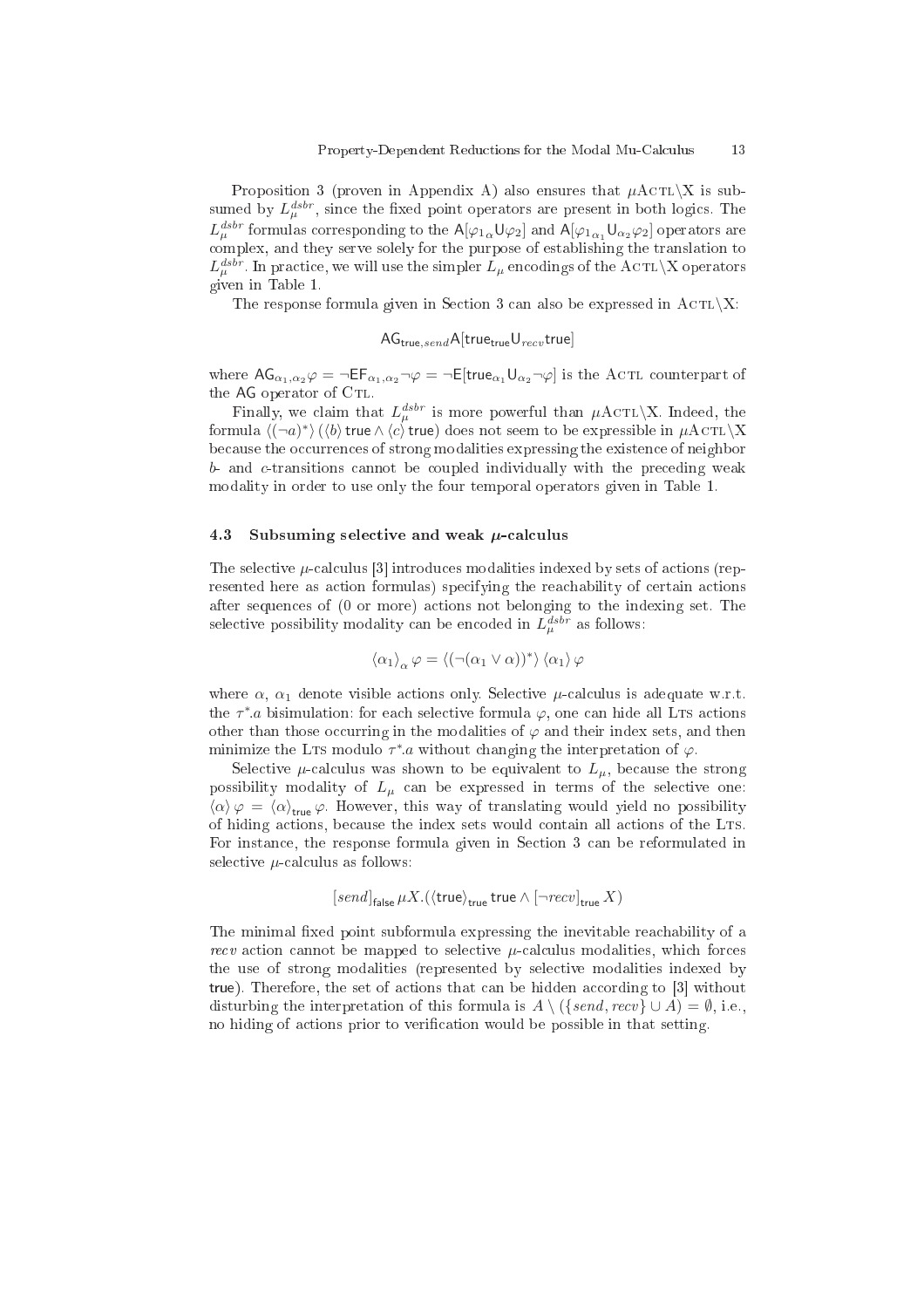#### 14 R. Mateescu and A. Wijs

The weak (or observational)  $\mu$ -calculus [28] is a fragment of  $L_{\mu}$  adequate w.r.t. weak bisimulation. It introduces weak modalities specifying the reachability of certain actions preceded and followed by 0 or more  $\tau$ -transitions. These weak modalities can be encoded in  $L_{\mu}^{dsbr}$  as follows:

$$
\langle \langle \alpha \rangle \rangle \varphi = \langle \tau^* \rangle \langle \alpha \rangle \langle \tau^* \rangle \varphi \qquad \langle \langle \rangle \rangle \varphi = \langle \tau^* \rangle \varphi
$$

where  $\alpha$  denotes visible actions only. The weak  $\mu$ -calculus is able to express only weak safety and liveness properties; in particular, it does not capture the inevitable reachability of recv actions present in the example above.

### 5 Implementation and Experiments

We have implemented the maximal hiding and associated on-the-fly reduction machinery within the CADP verification toolbox [13]. We experimented on the effect of these optimizations on the EVALUATOR  $[21, 22]$  model checker, which evaluates formulas of the alternation-free fragment of  $L_{\mu}^{reg}$  on LTss on-the-fly. The tool works by first translating the  $L^{reg}_{\mu}$  formulas into plain  $L_{\mu}$  by eliminating the PDL regular operators, and then reformulating the verification problem as the resolution of a Boolean equation system  $(BES)$  [1], which is solved locally using the algorithms of the CÆSAR SOLVE library [20] of CADP. EVALUATOR makes possible the definition of reusable libraries of derived operators (e.g., those of ACTL) and property patterns (e.g., the pattern system of  $[8]$ ).

For the sake of efficiency, we focus on  $L_{\mu}^{dstr}$  formulas having a linear-time model checking complexity, namely the alternation-free fragment [6] extended with the infinite looping and saturation operators of PDL- $\Delta$  [29], which can be evaluated in linear time using the algorithms proposed in [22]. In the formulas below, we use the operators of PDL and ACTL\X, and the  $L_{\mu}^{dstr}$  formula  $\text{inev}(a) = [(-a)^*] \neg \text{deadlock} \wedge [\neg a] \dashv \text{as a shorthand for expressing the inevitable}$ execution of an action a. For each verification experiment, we applied maximal hiding as stated in Proposition 1, and then carried out LTS reductions either prior to, or simultaneously with, the verification of the formula.

Strong bisimulation reduction. We considered first global verification, which consists in generating the LTS, applying maximal hiding, minimizing the LTS modulo strong bisimulation, and then verifying the properties on the minimized LTs. LTSs are represented as files in the compact  $BCG$  (*Binary Coded Graphs*) format of CADP. Hiding and minimization were carried out using the BCG LABELS and BCG MIN tools [7], the whole process being automated using SvL  $[12]$  scripts.

We considered the alternating bit protocol, implemented in LOTOS (demo 02) of Cadp), and he
ked the following property, stating that the proto
ol behaves as a one-place buffer (initially empty) regarding the emission and reception of messages:

[true<sup>∗</sup>

$$
\begin{array}{l} \mathsf{rule}^*](\\ \textcolor{gray}{[get]} \textcolor{gray}{(A[\mathsf{true}_{\neg put} \mathsf{U}\langle \tau \rangle \textcolor{gray}{\textcircled{a}}] \wedge \textcolor{gray}{[(-put)^*}.get]\mathsf{false})}\\ \wedge \\ \textcolor{gray}{[put]} \textcolor{gray}{(A[\mathsf{true}_{\neg get} \mathsf{U}\langle \tau \rangle \textcolor{gray}{\textcircled{a}}] \wedge \textcolor{gray}{[(-get)^*}.put]\mathsf{false}))}\end{array}
$$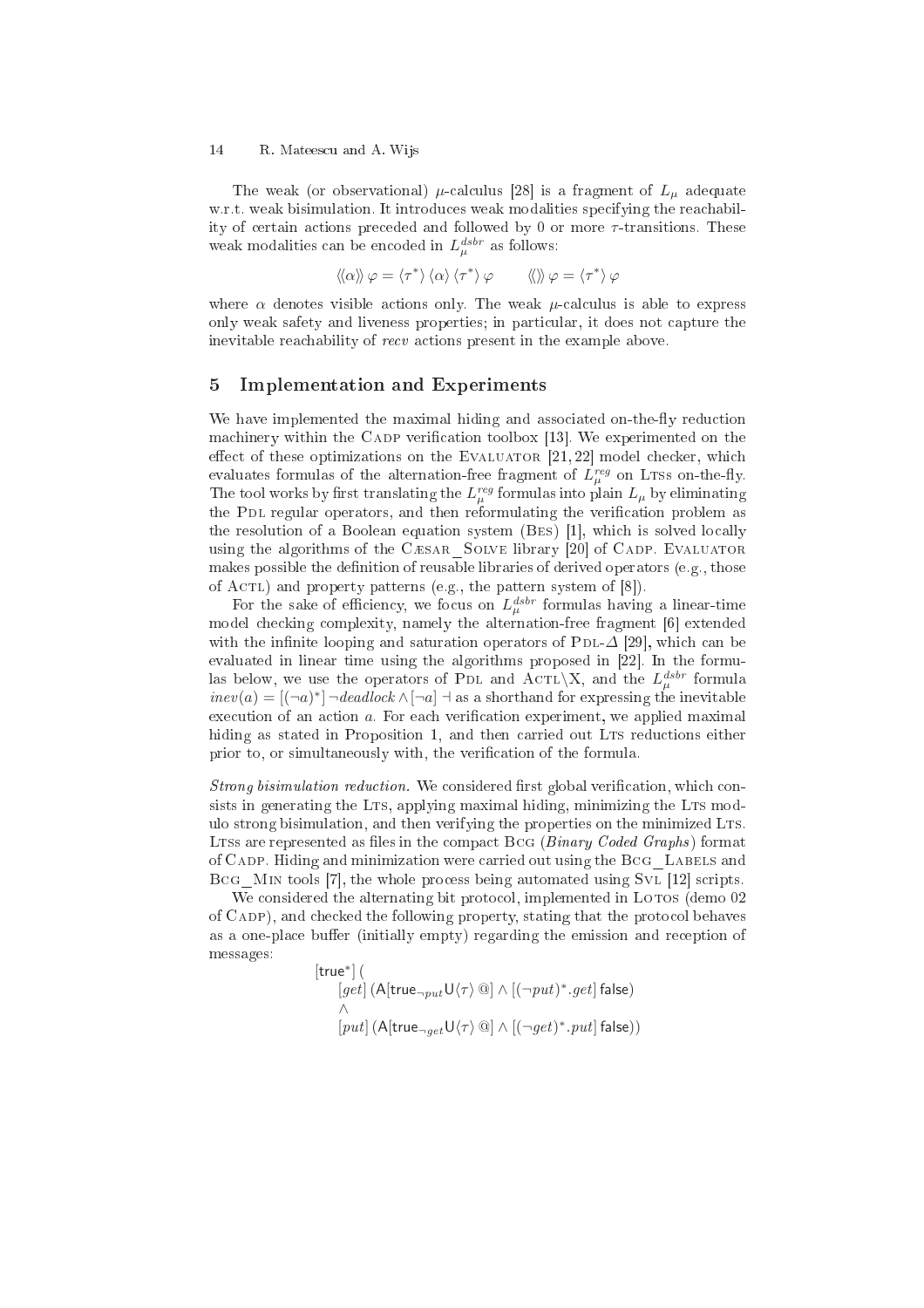

Fig. 4. Effect of strong bisimulation minimization (Alternating Bit Protocol)

This formula allows hiding of every action other than *put* and *get*. The subformulas  $\langle \tau \rangle$  @ capture the divergences due to unreliable communication channels.

The overall time and peak memory needed for verification are shown in Figure 4 for increasingly larger configurations of the protocol. When strong bisimulation minimization is carried out before verification, we observe gains both in speedup and memory (factors 4 and 2 for the LTS corresponding to 1000 messages, having 12, 196, 201 states and 46, 639, 612 transitions), whi
h be
ome larger with the size of the LTS.

Divergent-sensitive branching bisimulation reduction. To study the effect of  $\approx_{br}^{ds}$ minimization, we considered Philips' Bounded Retransmission Protocol, implemented in LOTOS (demo 16 of CADP), and checked the following response property, expressing that every emission of a data chunk from a packet is eventually followed by the reception of a confirmation:

$$
[\mathsf{true}^*.in\_data]\,\mathsf{A}[\mathsf{true}_{\neg in\_data}\mathsf{U}_{in\_conf}\,\mathsf{true}]
$$

This formula belongs to  $L_{\mu}^{dstr}$  (after eliminating the concatenation operator and expanding the A[U] operator) and allows hiding of every action other than in data and in conf.

The overall time and peak memory needed for verification are shown in Figure 5 for increasingly larger configurations of the protocol. For this example, the presence of  $\approx_{br}^{ds}$  bisimulation minimization yields mainly memory reductions (factor 1.6 for the LTS corresponding to data packets of length 550 and two retransmissions, having 12, 450, 383 states and 14, 880, 828 transitions).

On-the-flu  $\tau$ -confluence reduction. Lastly, we examined the effect of  $\tau$ -confluence reduction [16] carried out on-the-fly during the verification of formulas. This reduction, which preserves branching bisimulation, consists in identifying confluent  $\tau$ -transitions (i.e., whose execution does not alter the observable behavior of the system), and giving them priority over their neighbors during the LTs traversal.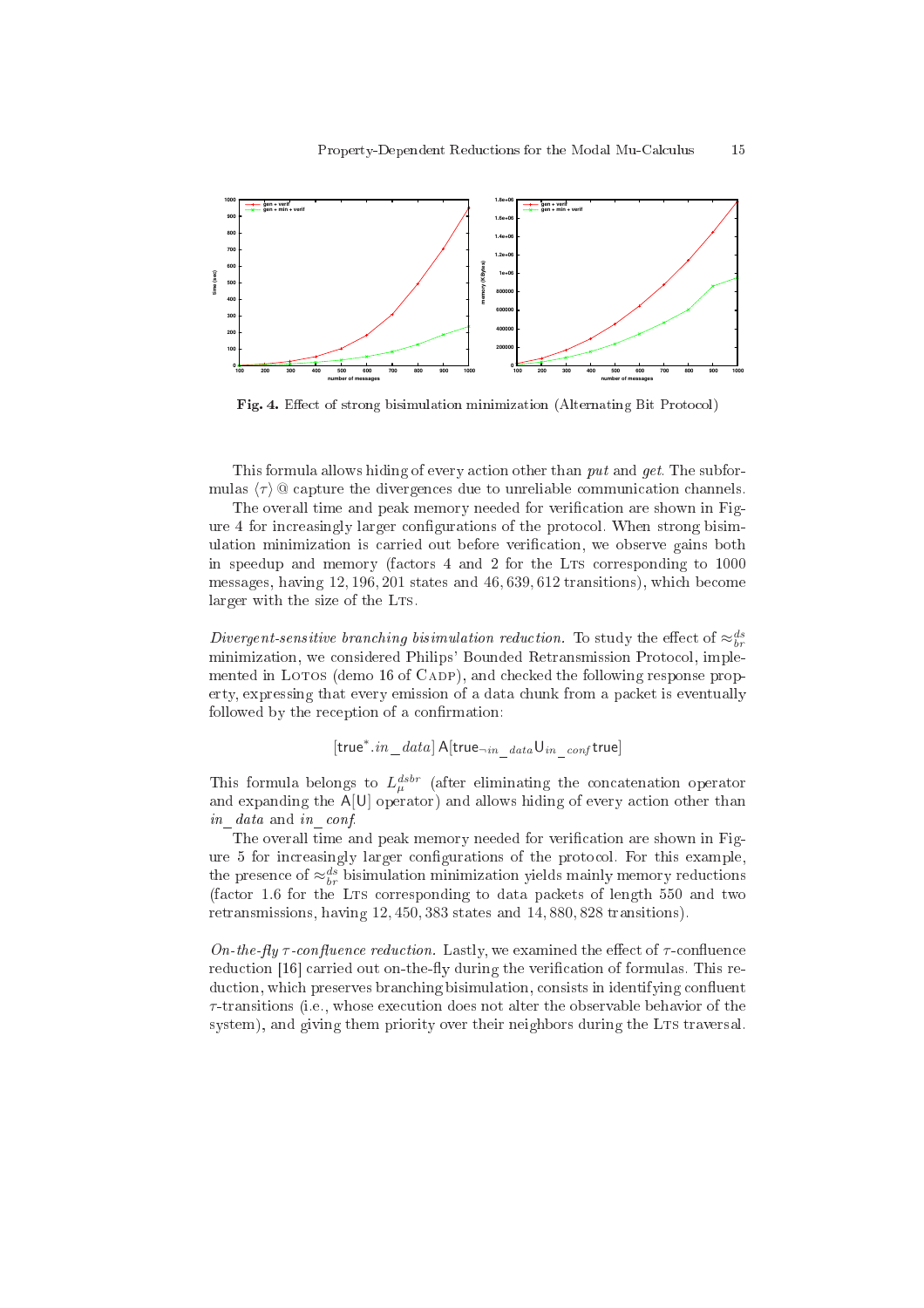

Fig. 5. Effect of  $\approx_{br}^{ds}$  minimization (Bounded Retransmission Protocol)

The detection of confluent  $\tau$ -transitions is done on-the-fly by reformulating the problem as a BES resolution  $[27, 23]$ , which is performed locally using the algorithms of CÆSAR\_SOLVE. In order to make the reduction compatible with  $\approx_{br}^{ds},$ we enhanced the  $\tau$ -confluence detection with the bookkeeping of divergence, by exploiting the  $\tau$ -cycle compression algorithm proposed in [19].

We onsidered the distributed version of Erathosthene's sieve, implemented using LOTOS processes and EXP networks of automata (demo 36 of CADP). We checked the following formula, expressing that each prime number  $p$  fed as input to the sieve will be eventually delivered as output and each non-prime number  $q$  will be filtered:

$$
[\mathsf{true}^*] \left( [gen_p] \mathit{inev}(\mathit{output}_p) \wedge [gen_q.\mathsf{true}^*.\neg\mathit{output}_q] \mathsf{false} \right)
$$

This formula belongs to  $L_{\mu}^{dstr}$  (after eliminating the concatenation operators) and allows hiding of every action other than gen and output.



Fig. 6. Effect of on-the-fly  $\tau$ -confluence reduction (Erathostene's sieve)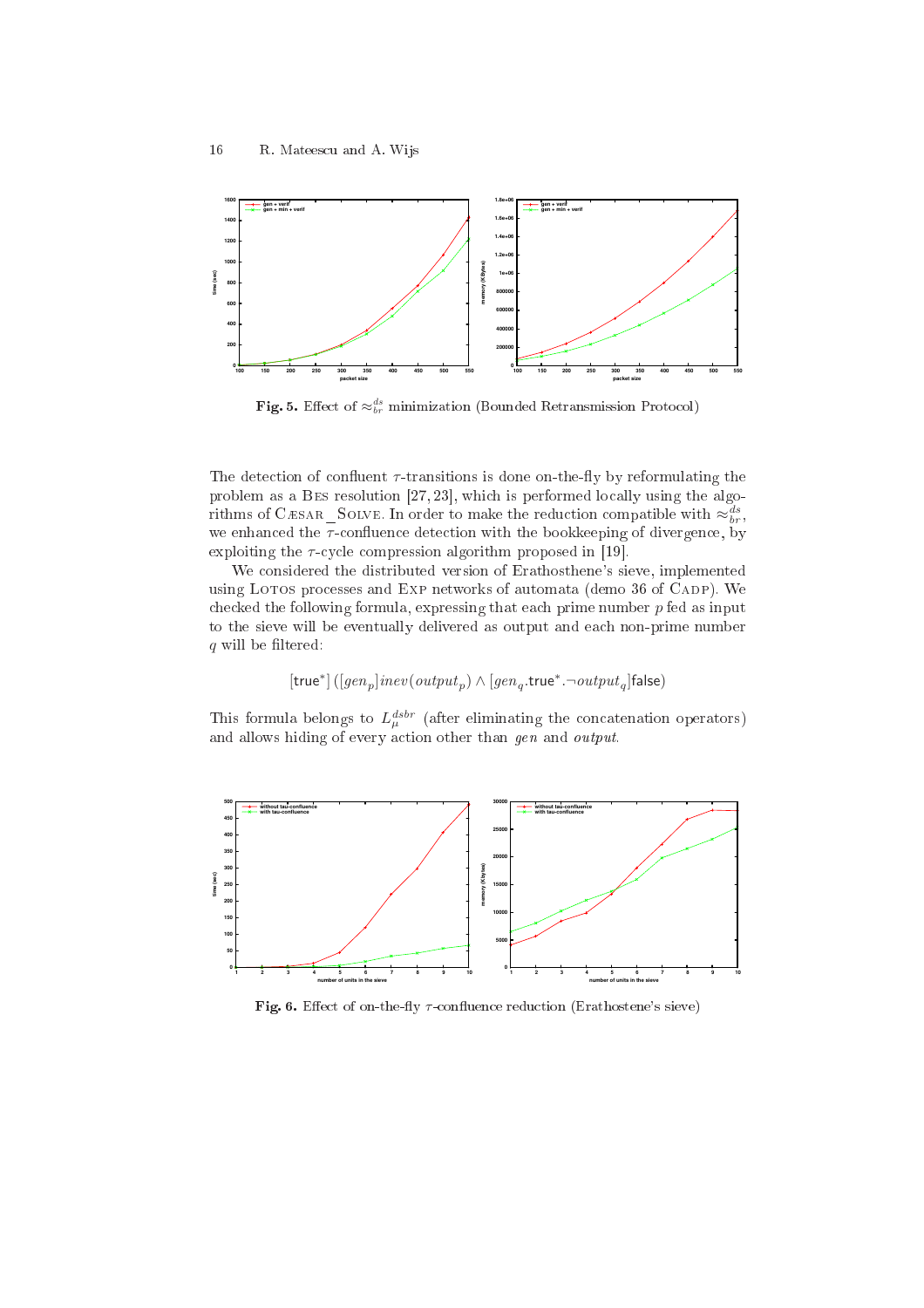The overall time and peak memory needed for verification are shown in Figure 6 for increasingly larger configurations of the sieve. We observe a substantial increase in speed in the presence of  $\tau$ -confluence reduction (about one order of magnitude for a sieve with 10 units). The reduction in memory usage becomes apparent once the size of the system becomes sufficiently large, such that the memory overhead induced by the presence of the on-the-fly reduction machinery is ompensated by the memory required for verifying the formula.

### 6 Con
lusion and Future Work

We have presented two automatic techniques to improve the effectiveness of LTS reductions, both before and during system verification. The first technique involves maximal hiding of LTss based on given  $L<sub>\mu</sub>$  formulas, such that the LTss an be minimized modulo strong bisimulation. This te
hnique is not intrusive, meaning that the user is not forced to write formulas in a specific way. In the second technique, formulas written in a specific fragment of  $L_{\mu}$ , called  $L_{\mu}^{dsbr}$ , are used to maximally hide LTss such that they can be minimized modulo  $\approx_{br}^{ds}$ . Experimental results show the effectiveness of these techniques.

In future work, we plan to study which property patterns of the system  $[8]$ can be translated in  $L_{\mu}^{dstr}$ , so as to provide useful information about the possible reductions modulo  $\approx_{br}^{ds}$ . We also plan to continue experimenting with maximal hiding and on-the-fly reduction by using weak forms of divergence-sensitive  $\tau$ confluence implemented in a distributed setting  $[24]$ , i.e., by employing clusters of machines for both LTS reduction and verification.

### Referen
es

- 1. H. R. Andersen. Model checking and boolean graphs. Theoretical Computer Science, 126(1):3-30, April 1994.
- 2. J.C.M. Baeten. A Brief History of Process Algebra. Theoretical Computer Science,  $335(2-3):131-146, 2005.$
- 3. R. Barbuti, N. de Francesco, A. Santone, and G. Vaglini. Selective mu-calculus and formula-based equivalen
e of transition systems. Journal of Computer and System Science, 59(3):537-556, 1999.
- 4. E. M. Clarke, E. A. Emerson, and A. P. Sistla. Automatic verification of finitestate concurrent systems using temporal logic specifications. ACM Transactions on Programming Languages and Systems,  $8(2):244-263$ , April 1986.
- 5. E.M. Clarke, O. Grumberg, and D.A. Peled. Model Che
king. The MIT Press, 1999.
- 6. R. Cleaveland and B. Steffen. A linear-time model-checking algorithm for the alternation-free modal mu-calculus. Formal Methods in System Design, 2(2):121-147, April 1993.
- 7. N. Coste, H. Garavel, H. Hermanns, F. Lang, R. Matees
u, and W. Serwe. Ten years of performance evaluation for concurrent systems using CADP. In Proc. of ISoLA'2010, Part II, LNCS vol. 6416, pages 128-142. Springer Verlag, October 2010.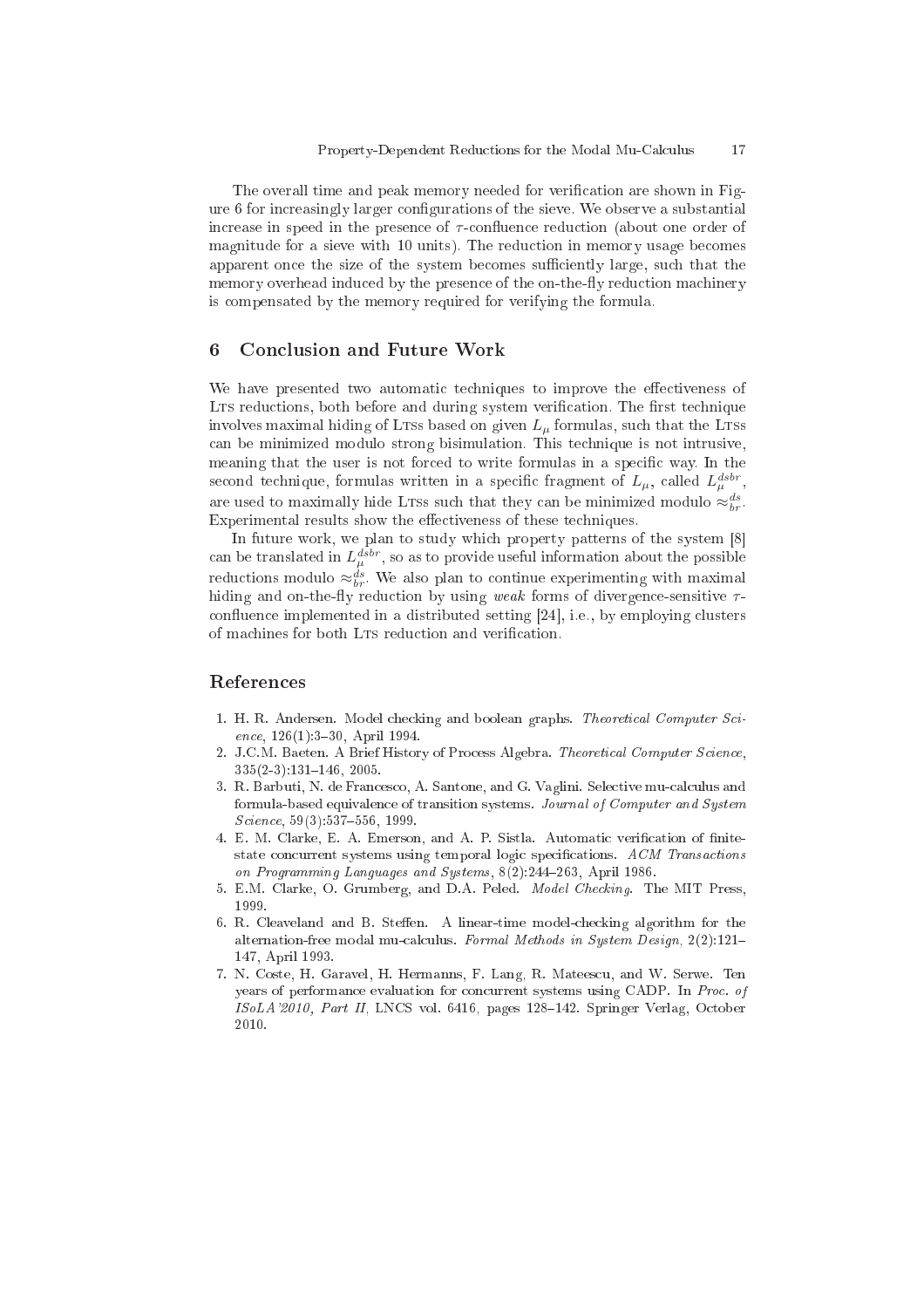- 8. M. B. Dwyer, G. S. Avrunin, and J. C. Corbett. Patterns in property specifications for finite-state verification. In Proc. of ICSE'99, May 1999.
- 9. A. Fantechi, S. Gnesi, and G. Ristori. From ACTL to Mu-Calculus. In Proc. of the ERCIM Workshop on Theory and Practice in Verification, IEI-CNR, 1992.
- 10. J-C. Fernandez and L. Mounier. "On the fly" verification of behavioural equivalences and preorders. In Proc. of CAV'91, LNCS vol. 575. Springer Verlag, 1991.
- 11. M. J. Fischer and R. E. Ladner. Propositional dynamic logic of regular programs. Journal of Computer and System Sciences, 18(2):194-211, September 1979.
- 12. H. Garavel and F. Lang. Svl: a scripting language for compositional verification. In Proc. of FORTE'2001, pages 377-392. IFIP, Kluwer Academic Publishers, August 2001. Full version available as INRIA Resear
h Report RR-4223.
- 13. H. Garavel, F. Lang, R. Matees
u, and W. Serwe. Cadp 2010: A toolbox for the construction and analysis of distributed processes. In Proc. of TACAS'2011, LNCS vol. 6605, pages 372-387. Springer Verlag, March 2011.
- 14. R.J. van Glabbeek, B. Luttik, and N. Trčka. Branching Bisimilarity with Explicit Divergence. Fundamenta Informaticae, 93(4):371-392, 2009.
- 15. R.J. van Glabbeek and W.P. Weijland. Bran
hing Time and Abstra
tion in Bisimulation Semantics. Journal of the  $ACM$ ,  $43(3):555-600$ , 1996.
- 16. J. F. Groote and M. P. A. Sellink. Confluence for process verification. Theoretical Computer Science, 170(1-2):47-81, 1996.
- 17. S. C. Kleene. Introduction to Metamathematics. North-Holland, 1952.
- 18. D. Kozen. Results on the propositional  $\mu$ -calculus. Theoretical Computer Science, 27:333-354, 1983. 27:333354, 1983.
- 19. R. Mateescu. On-the-fly state space reductions for weak equivalences. In Proc. of FMICS'05, pages 80–89. ERCIM, ACM Computer Society Press, September 2005.
- 20. R. Mateescu. Caesar solve: A generic library for on-the-fly resolution of alternation-free boolean equation systems. Springer International Journal on Software Tools for Technology Transfer (STTT), 8(1):37-56, February 2006. Full version available as INRIA Resear
h Report RR-5948, July 2006.
- 21. R. Mateescu and M. Sighireanu. Efficient on-the-fly model-checking for regular alternation-free mu-calculus. Science of Computer Programming,  $46(3):255-281$ , March 2003.
- 22. R. Mateescu and D. Thivolle. A model checking language for concurrent valuepassing systems. In *Proc. of FM'2008*, LNCS vol. 5014, pages 148-164. Springer Verlag, May 2008.
- 23. R. Mateescu and A. Wijs. Efficient on-the-fly computation of weak tau-confluence. Resear
h Report RR-7000, INRIA, 2009.
- 24. R. Mateescu and A. Wijs. Sequential and distributed on-the-fly computation of weak tau-confluence. Science of Computer Programming, to appear in 2011.
- 25. R. Milner. Communication and Concurrency. Prentice-Hall, 1989.
- 26. R. De Nicola and F. W. Vaandrager. Action versus State Based Logics for Transition Systems. In Semantics of Concurrency, LNCS vol. 469, pages 407-419. Springer Verlag, April 1990.
- 27. G. Pace, F. Lang, and R. Mateescu. Calculating  $\tau$ -confluence compositionally. In Proc. of CAV'2003, LNCS vol. 2725, pages 446-459. Springer Verlag, July 2003. Full version available as INRIA Resear
h Report RR-4918.
- 28. C. Stirling. Modal and Temporal Properties of Pro
esses. Springer Verlag, 2001.
- 29. R. Streett. Propositional dynamic logic of looping and converse. *Information and* Control, 1982.

<sup>18</sup> R. Mateescu and A. Wijs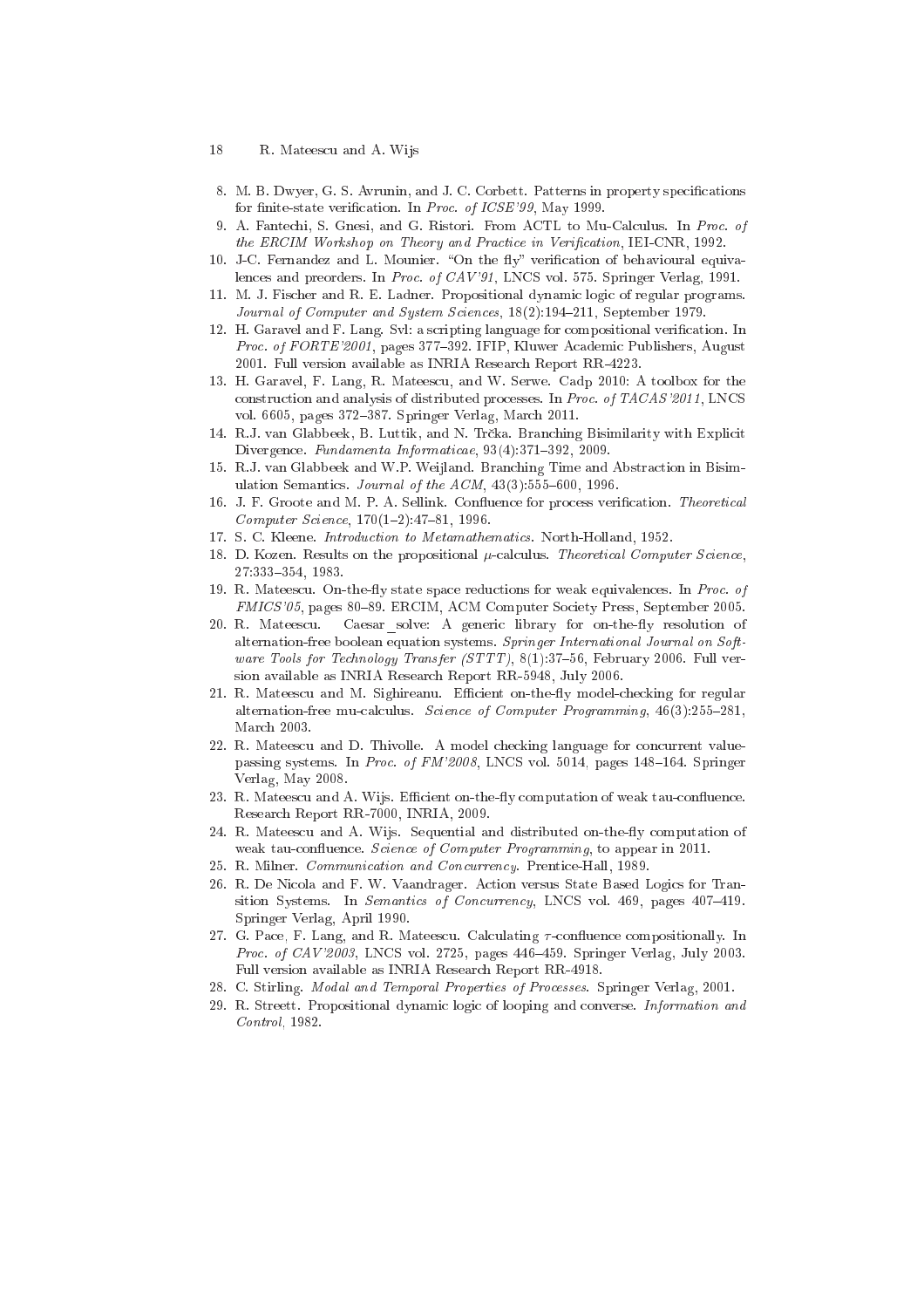## A Proofs

We provide in this annex the proofs of the lemmas and propositions stated in the main text. Please note that this material can be safely skipped on first reading, and is left at the dis
retion of referees.

*Proof (Proposition 1)*. We proceed by structural induction on  $\varphi$ . Case  $\varphi ::=$  false.

[[false] $_{hidden(M)} \rho = \text{by definition of } [$  $\emptyset$  = by definition of  $\llbracket \; \rrbracket$  $\llbracket$ false $\rrbracket_M$   $\rho$ .

**Case**  $\varphi ::= \neg \varphi_1$ . Since  $B \subseteq h_A(\neg \varphi_1)$  by hypothesis and  $h_A(\neg \varphi_1) = h_A(\varphi_1)$  by Definition 2, it follows that  $B \subseteq h_A(\varphi_1)$ . Therefore, we can apply the induction hypothesis for  $\varphi_1$  and B, which yields:

 $[\![\neg \varphi_1]\!]_{hidden(M)}$   $\rho$  = by definition of  $[\![\ ]\!]$  $S \setminus \llbracket \varphi_1 \rrbracket_{hidden}$   $\rho =$  by induction hypothesis  $S \setminus [\![\varphi_1]\!]_M \rho$  = by definition of  $[\![\ ]\!]$  $[\![\neg \varphi_1]\!]_M \rho.$ 

**Case**  $\varphi ::= \varphi_1 \vee \varphi_2$ . Since  $B \subseteq h_A(\varphi_1 \vee \varphi_2)$  by hypothesis and  $h_A(\varphi_1 \vee \varphi_2) =$  $h_A(\varphi_1) \cap h_A(\varphi_2)$  by Definition 2, it follows that  $B \subseteq h_A(\varphi_1)$  and  $B \subseteq h_A(\varphi_2)$ . Therefore, we can apply the induction hypothesis for  $\varphi_1$ ,  $\varphi_2$ , and B, which yields:

 $[\![\varphi_1 \vee \varphi_2]\!]_{hidden(M)}$   $\rho$  $=$  by definition of  $\llbracket \ \rrbracket$  $[\![\varphi_1]\!]_{hide_B(M)}$   $\rho \cup [\![\varphi_2]\!]_{hide_B(M)}$   $\rho =$  by induction hypothesis  $[\![\varphi_1]\!]_M \rho \cup [\![\varphi_2]\!]_M \rho$  = by definition of  $[\![]$  $[\![\varphi_1 \vee \varphi_2]\!]_M \rho.$ 

Case  $\varphi ::= X$ .

 $\llbracket X \rrbracket_{hide_B(M)}$   $\rho =$  by definition of  $\llbracket \ \rrbracket$  $\rho(X)$  = by definition of  $\llbracket \ \rrbracket$  $\llbracket X \rrbracket_M \rho.$ 

**Case**  $\varphi$  ::=  $\mu X.\varphi_1$ . Since  $B \subseteq h_A(\mu X.\varphi_1)$  by hypothesis and  $h_A(\mu X.\varphi_1)$  =  $h_A(\varphi_1)$  by Definition 2, it follows that  $B \subseteq h_A(\varphi_1)$ . Therefore, we can apply the induction hypothesis for  $\varphi_1$  and B, which yields:

 $[\![\mu X.\varphi_1]\!]_{hidden(M)}$   $\rho$  $=$  by definition of  $\llbracket \ \rrbracket$  $\bigcap \{U\subseteq S\mid \llbracket \varphi_1 \rrbracket_{hidden\; (M)} \: (\rho \oslash [U/X]) \subseteq U\} = \text{by induction hypothesis}$  $\bigcap \{U \subseteq S \mid [\![\varphi_1]\!]_M (\rho \oslash [U/X]) \subseteq U\}$  = by definition of  $[\![\;]\!]$  $[\![\mu X.\varphi_1]\!]_M \rho.$ 

 $\Box$ 

 $19$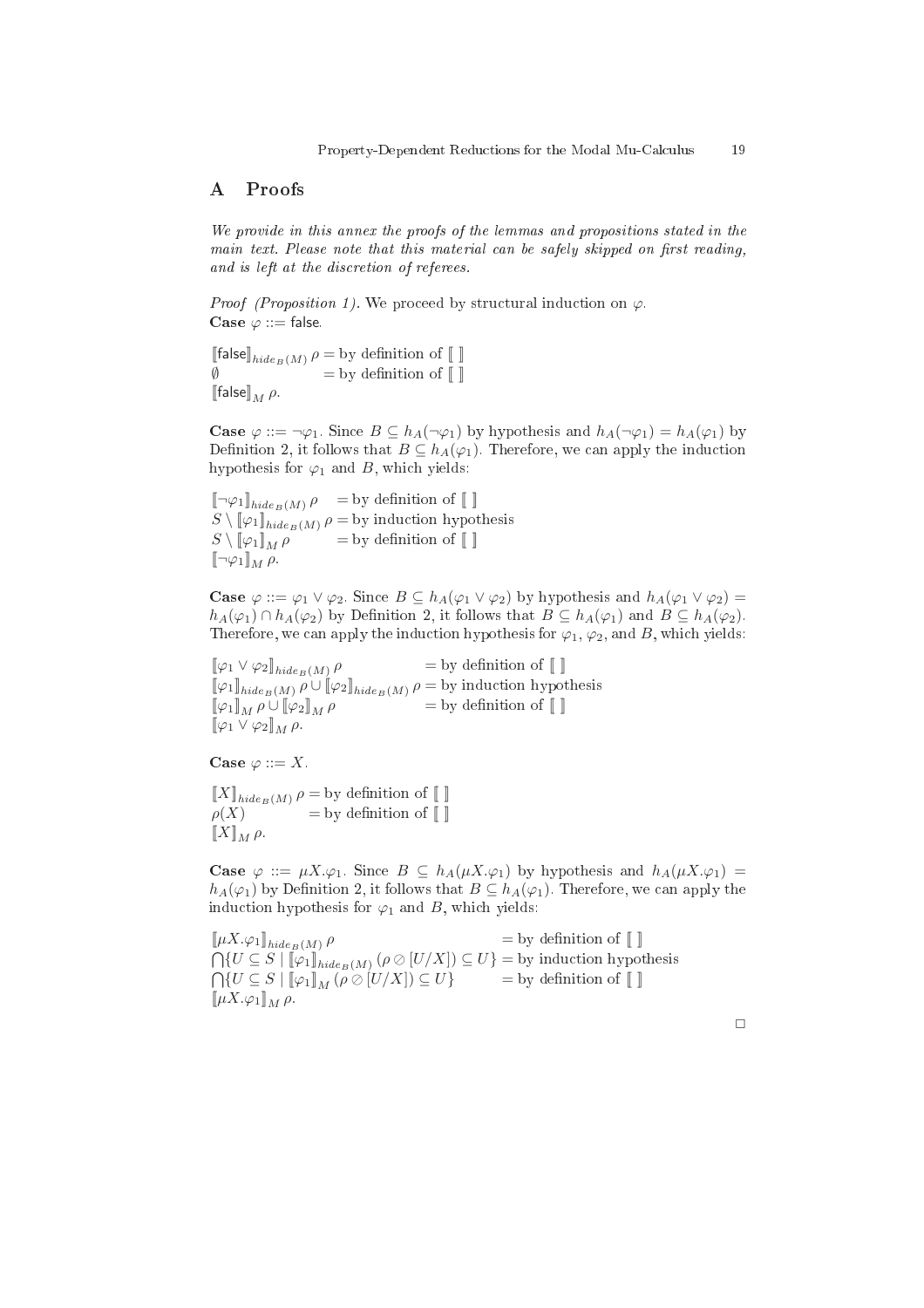*Proof (Proposition 2)*. We proceed by structural induction on  $\varphi$ . **Case**  $\varphi$  ::= false. Since  $[\![\mathsf{false}]\!]_M \rho = \emptyset$  by definition of  $[\![\ ]\!]$ , none of  $s_1, s_2$  belong to the interpretation of false.

**Case**  $\varphi$  ::=  $\neg \varphi_1$ . Let  $s_1, s_2 \in S$  such that  $s_1 \approx_{br}^{ds} s_2$  and assume that  $s_1 \in$  $[\![\neg \varphi_1]\!]_M \rho$ , i.e.,  $s_1 \notin [\![\varphi_1]\!]_M \rho$  by definition of  $[\![\ ]\!]$ . By the induction hypothesis, this is equivalent to  $s_2 \notin \llbracket \varphi_1 \rrbracket_M \rho$ , i.e.,  $s_2 \in \llbracket \neg \varphi_1 \rrbracket_M \rho$ .

**Case**  $\varphi$  ::=  $\varphi_1 \vee \varphi_2$ . Let  $s_1, s_2 \in S$  such that  $s_1 \approx_{br}^{ds} s_2$  and assume that  $s_1 \in [\![\varphi_1 \vee \varphi_2]\!]_M$   $\rho$ . By definition of  $[\![\ ]\!]$ , this means  $s_1 \in [\![\varphi_1]\!]_M$   $\rho \cup [\![\varphi_2]\!]_M$   $\rho$ , i.e.,  $s_1 \in \llbracket \varphi_1 \rrbracket_M \rho \vee s_1 \in \llbracket \varphi_2 \rrbracket_M \rho$ . By the induction hypothesis, this is equivalent to  $s_2 \in \llbracket \varphi_1 \rrbracket_M \, \rho \vee s_2 \in \llbracket \varphi_2 \rrbracket_M \, \rho, \text{ i.e., } s_2 \in \llbracket \varphi_1 \rrbracket_M \, \rho \cup \llbracket \varphi_2 \rrbracket_M \, \rho. \text{ By definition of } \llbracket \rrbracket,$ this means  $s_2 \in [\![\varphi_1 \vee \varphi_2]\!]_M \rho$ .

**Case**  $\varphi ::= X$ . Let  $s_1, s_2 \in S$  such that  $s_1 \approx_{br}^{ds} s_2$  and assume that  $s_1 \in [X]_M \rho$ , i.e.,  $s_1 \in \rho(X)$  by definition of []. Since  $s_1 \approx_{br}^{ds} s_2$  and  $\rho$  is  $\approx_{br}^{ds}$ -closed by hypothesis, this is equivalent to  $s_2 \in \rho(X)$ , i.e.,  $s_2 \in [X]_M \rho$ . The converse implication (by considering  $s_2 \in [X]_M \rho$ ) holds by a symmetric argument.

**Case**  $\varphi ::= \mu X.\varphi_1$ . Since we consider finite LTSs, we can use the alternative characterization of minimal fixed point formulas [17]:

$$
\llbracket \mu X.\varphi_1 \rrbracket_M \, \rho = \bigcup_{k \ge 0} \varPhi^k_{M,\rho}(\emptyset), \qquad \qquad \varPhi^0_{M,\rho}(\emptyset) = \emptyset
$$

where  $\Phi_{M,\rho}: 2^S \to 2^S$ ,  $\Phi_{M,\rho}(U) = [\![\varphi_1]\!]_M$   $(\rho \oslash [U/X])$ . We show first the following statement by induction on  $k$ :

$$
\forall s_1, s_2 \in S. \forall k \ge 0 \, s_1 \approx_{br}^{ds} s_2 \Rightarrow (s_1 \in \Phi_{M,\rho}^k(\emptyset) \Leftrightarrow s_2 \in \Phi_{M,\rho}^k(\emptyset)) \tag{5}
$$

- 1. Base case:  $k = 0$ . We have  $s_1 \in \Phi^0_{M,\rho}(\emptyset)$ , i.e.,  $s_1 \in \emptyset$ , which is equivalent to false. This is equivalent in turn to  $s_2 \in \emptyset$ , i.e.,  $s_2 \in \Phi^0_{M,\rho}(\emptyset)$ .
- 2. Inductive case: Let  $s_1 \in \Phi_{M,\rho}^{k+1}(\emptyset)$ , i.e.,  $s_1 \in \Phi_{M,\rho}(\Phi_{M,\rho}^{k}(\emptyset))$ , which is equivalent to  $s_1 \in [\![\varphi_1]\!]_M (\rho \oslash [\Phi^k_{M,\rho}(\emptyset)/X])$  by definition of  $\Phi_{M,\rho}$ . We show that the context  $\rho \oslash [\Phi^k_{M,\rho}(\emptyset)/X]$  is  $\approx_{br}^{ds}$ -closed. Since  $\rho$  is  $\approx_{br}^{ds}$ -closed by hypothesis, it is sufficient to show the closedness of  $\rho \oslash [\Phi^k_{M,\rho}(\emptyset)/X]$  for variable X. Let  $s'_1, s'_2 \in S$  such that  $s'_1 \approx_{br}^{ds} s'_2$  and  $s'_1 \in (\rho \oslash [\Phi^k_{M,\rho}(\emptyset)/X])(X)$ , i.e.,  $s'_1 \in \Phi_{M,\rho}^k(\emptyset)$ . By the induction hypothesis of (5), this is equivalent to  $s_2' \in \Phi_{M,\rho}^k(\emptyset)$ , i.e.,  $s_2' \in (\rho \oslash [\Phi_{M,\rho}^k(\emptyset)/X])(X)$ .

Since  $\rho \oslash [\Phi^k_{M,\rho}(\emptyset)/X]$  is  $\approx_{br}^{ds}$ -closed, we can apply the induction hypothesis of the proposition to  $s_1, \varphi$ , and  $\rho \oslash [\Phi^k_{M,\rho}(\emptyset)/X]$ , and conclude that  $s_2 \in$  $[\![\varphi_1]\!]_M (\rho \oslash [\Phi^k_{M,\rho}(\emptyset)/X]),$  i.e.,  $s_2 \in \Phi^{k+1}_{M,\rho}(\emptyset)$ . The converse implication (by considering  $s_2 \in \Phi_{M,\rho}^{k+1}(\emptyset)$  holds by a symmetric argument.

Let  $s_1, s_2 \in S$  such that  $s_1 \approx_{br}^{ds} s_2$  and assume  $s_1 \in [\![\mu X.\varphi_1]\!]_M \rho$ , i.e.,  $s_1 \in \bigcup_{k \geq 0} \Phi_{M,\rho}^k(\emptyset)$ . This means there exists  $k \geq 0$  such that  $s_1 \in \Phi_{M,\rho}^k(\emptyset)$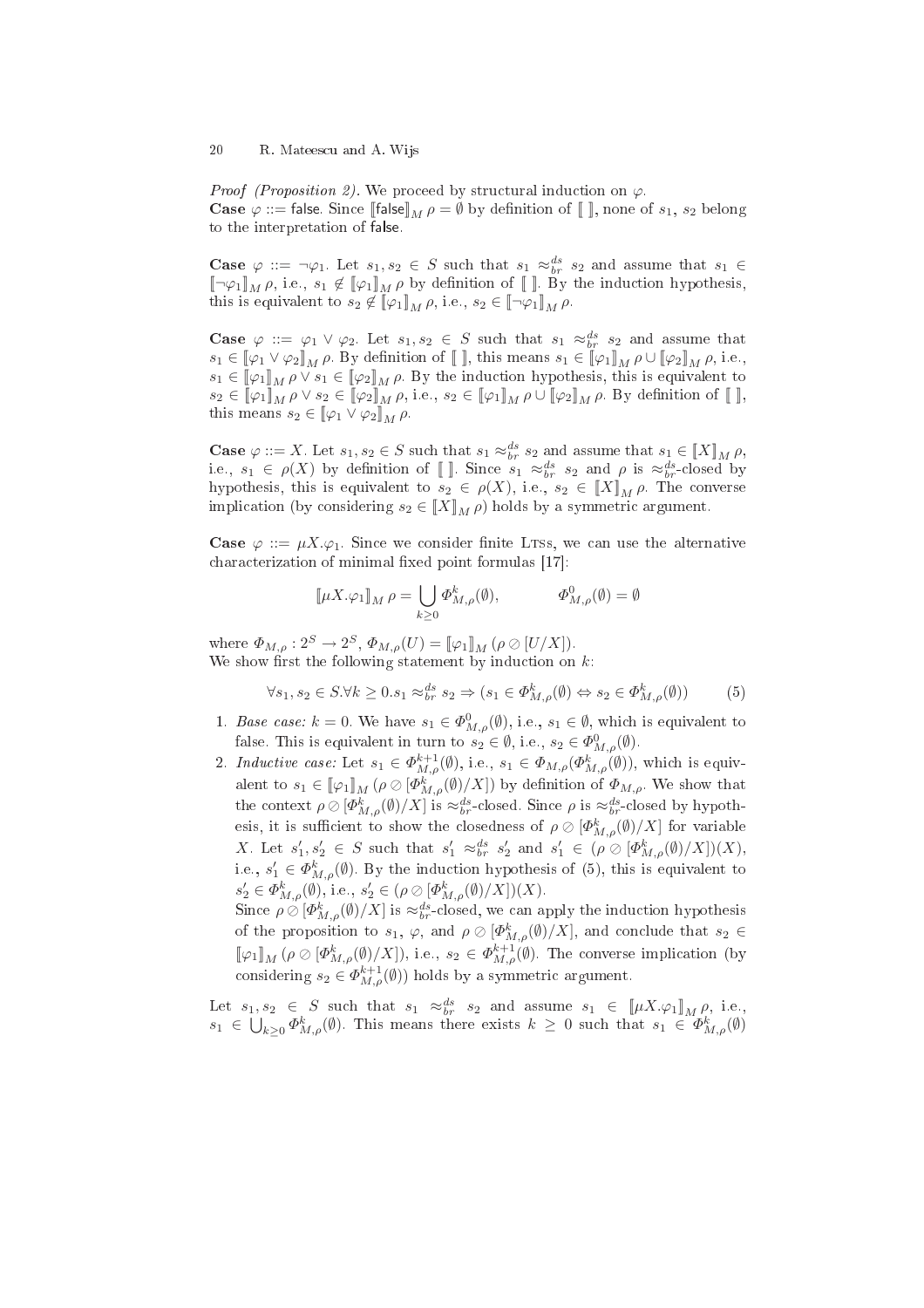and by applying (5), this is equivalent to  $s_2 \in \Phi_{M,\rho}^k(\emptyset)$ . This implies  $s_2 \in$  $\bigcup_{k\geq 0} \Phi^k_{M,\rho}(\emptyset)$ , i.e.,  $s_2 \in [\![\mu X.\varphi_1]\!]_M$   $\rho$ . The converse implication (by considering  $s_2 \in [\![\mu X \cdot \varphi_1]\!]_M \rho$  holds by a symmetric argument.

In order to prove Proposition 3, we show first two lemmas.

**Lemma 3.** Let  $X \in \mathcal{X}$  be a propositional variable and let  $\varphi$  be a state formula of  $L_{\mu}$ , which may contain free occurrences of X. Then:

$$
\nu X.(\varphi \wedge [\beta] X) = \nu X. [\beta^*] (\varphi \wedge X)
$$

for any regular formula  $\beta$  of PDL.

Proof. The right-hand side of the identity can be rewritten by applying the PDL identity  $[\beta^*] \psi = \psi \wedge [\beta] [\beta^*] \psi$  [11]:

$$
\nu X. [\beta^*] (\varphi \wedge X) = \nu X. (\varphi \wedge X \wedge [\beta] [\beta^*] (\varphi \wedge X))
$$

The first occurrence of X can be replaced with true by applying absorption, which yields the identity below:

$$
\nu X. [\beta^*] (\varphi \wedge X) = \nu X. (\varphi \wedge [\beta] [\beta^*] (\varphi \wedge X))
$$
(6)

Consider an LTs  $M = \langle S, A, T, s_0 \rangle$  and a propositional context  $\rho$ . The functionals  $\Phi_{M,\rho}: 2^S \to 2^S$  and  $\Psi_{M,\rho}: 2^S \to 2^S$  are defined as follows:

$$
\Phi_{M,\rho}(U) = [\![\varphi \wedge [\beta] \, X]\!]_M (\rho \oslash [U/X])
$$
  

$$
\Psi_{M,\rho}(U) = [\![\varphi \wedge [\beta] \, [\beta^*] \, (\varphi \wedge X)]\!]_M (\rho \oslash [U/X])
$$

Let  $\theta, \theta' \subseteq S$  be the minimal fixed points of  $\Phi_{M,\rho}, \Psi_{M,\rho}$ , respectively. We must show that  $\theta = \theta'$ . We show first that  $\theta \subseteq \theta'$  by using Tarski's theorem, which requires to check that  $\theta \subseteq \Psi_{M,\rho}(\theta)$ . By definition,  $\theta$  satisfies the fixed point equation  $\theta = [\varphi \wedge [\beta] X]_M (\rho \otimes [\theta/X])$ , which implies that  $\theta \subseteq [\varphi]_M (\rho \otimes [\theta/X])$ and  $\theta \subseteq [[\beta]\tilde{X}]_M$   $(\rho \oslash [\theta]\tilde{X}])$ .

 $\Psi_{M,\rho}(\theta)$  = by definition of  $\Psi_{M,\rho}$  and (6)  $\llbracket [\beta^*] (\varphi \wedge X) \rrbracket_M (\rho \oslash [\theta/X])$  = by introducing Y  $[\![ [\beta^*]\, Y ]\!]_M$   $(\rho \oslash [\![ \theta / X, [\![ \varphi \wedge X ]\!]_M$   $(\rho \oslash [\![ \theta / X ]\!])/Y ])=$  by definition of  $[\![\ ]\!]$  $\llbracket [\beta^*] \, Y \rrbracket_M \, (\rho \oslash [\theta /X, [\![ \varphi ] \!]_M \, (\rho \oslash [\theta /X]) \cap [\![ X ] \!]_M \, (\rho \oslash [\theta /X]) / Y]) = \text{by def. of} \, [\![ \; ] \!]$  $\llbracket [\beta^*] \, Y \rrbracket_M \, (\rho \oslash [\theta / X, \llbracket \varphi \rrbracket_M \, (\rho \oslash [\theta / X]) \cap \theta / Y]) \ = \mathrm{by} \,\, \theta \subseteq \llbracket \varphi \rrbracket_M \, (\rho \oslash [\theta / X])$  $[[\beta^*] Y]_M (\rho \oslash [\theta/X, \theta/Y])$  = by replacing Y with X  $\llbracket \left[ \beta^* \right] X \rrbracket_M \, (\rho \oslash \lbrack \theta / X \rbrack).$ 

It remains to show that  $\theta \subseteq [[\beta^*] X ]_M (\rho \oslash [\theta / X])$ . Let  $\Gamma_{M,\rho} : 2^S \to 2^S$  be the functional associated to the formula  $\left[\beta^*\right]X$ , defined as follows:  $\Gamma_{M,\rho}(U)$  =  $[[X \wedge [\beta] Y]]_M (\rho \oslash [U/Y])$ . The semantics of this formula when X is replaced by  $\theta$  is characterized iteratively as follows [17]:

$$
\llbracket \left[\beta^*\right] X \rrbracket_M (\rho \oslash [\theta/X]) = \llbracket \nu Y . (X \wedge [\beta] Y) \rrbracket_M (\rho \oslash [\theta/X]) = \bigcap_{k \geq 0} \varGamma^k_{M,\rho \oslash [\theta/X]}(S)
$$

To show the desired inclusion, we prove that  $\theta \subseteq \Gamma^k_{M,\rho\oslash [\theta/X]}(S)$  by induction on k.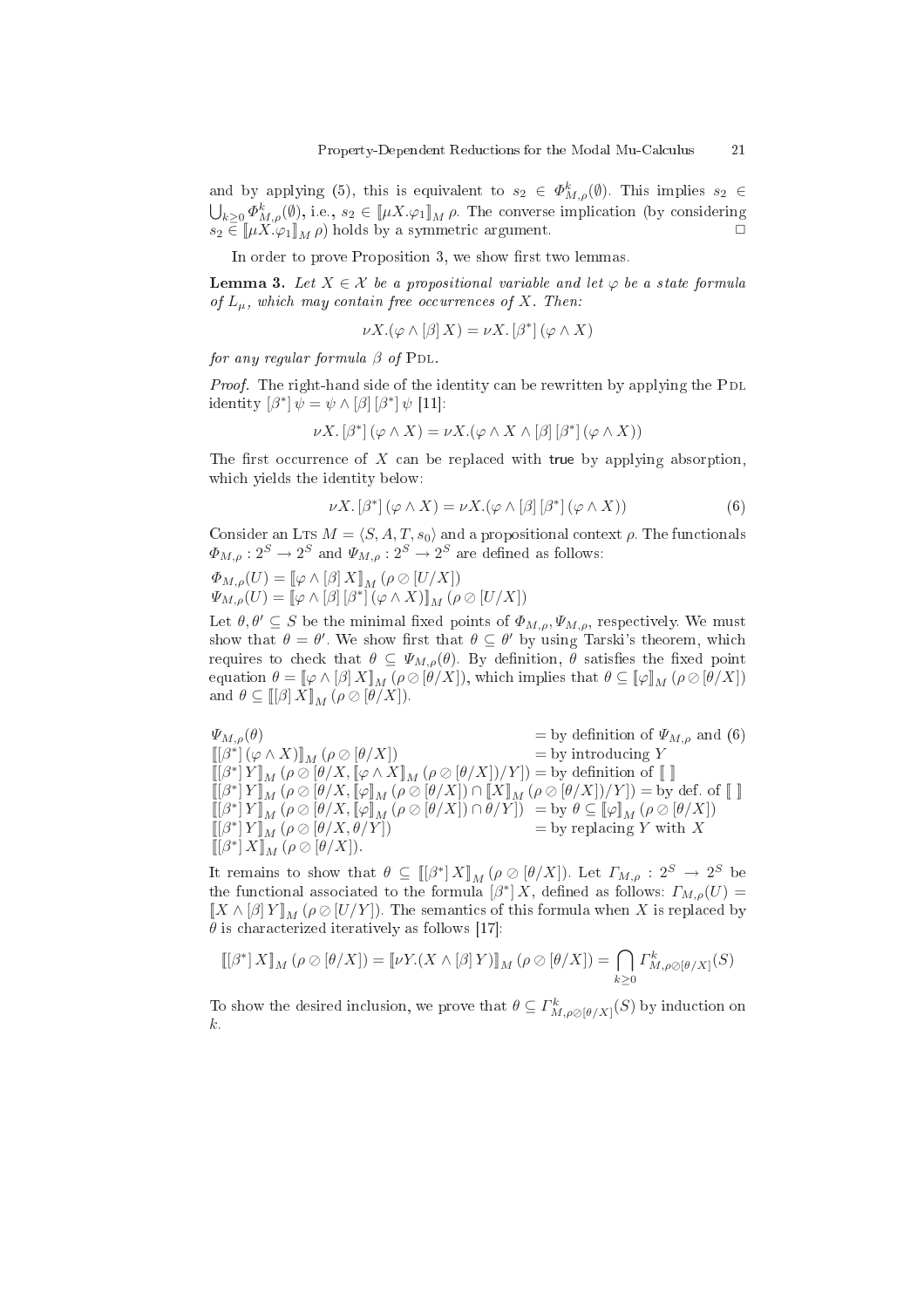22 R. Mateescu and A. Wijs

1. Base case: 
$$
\theta \subseteq S = \Gamma^0_{M,\rho \oslash [\theta/X]}(S)
$$
.

2. Indu
tive ase:

 $\varGamma^{k+1}_{M,\rho\oslash[\theta/X]}$ (S)  $=$  by definition of  $\Gamma_{M,\rho}$  $\Gamma_{M,\rho\emptyset\phi(X)}(\Gamma^k_{M,\rho\emptyset\phi(X)}(S))$  = by definition of  $\Gamma_{M,\rho}$  $[X \wedge [\beta] Y]_M (\rho \oslash [\theta/X, \Gamma^k_{M, \rho \oslash [\theta/X]}(S)/Y] \supseteq$  by induction hypothesis  $\llbracket X \wedge [\beta] Y \rrbracket_M (\rho \oslash [\theta / X, \theta / Y])$  = by definition of  $\llbracket \ \rrbracket$  $\theta \cap [[\beta] Y]_M (\rho \oslash [\theta/Y])$  = by  $\theta \subseteq [[\beta] Y]_M (\rho \oslash [\theta/Y])$ θ.

To show that  $\theta' \subseteq \theta$ , we check that  $\theta'$  satisfies the fixed point equation of  $\Phi_{M,\rho}$ :

θ  $=$  by fixed point def.  $\bar\Psi_{M,\rho}(\theta^\prime)$  $=$  by def. of  $\Psi_{M,\rho}$  $\left[\!\left[ \varphi\wedge\left[\beta\right]\left[ \beta^{\ast}\right]\left( \varphi\wedge X\right)\right]\!\right]_{M}\left( \rho\oslash\left[\theta\right] \right)$  $=$  by introducing Y  $\llbracket \varphi \wedge [\beta] Y \rrbracket_M (\rho \oslash [\theta'/X, [[\beta^*](\varphi \wedge X)]\rrbracket_M (\rho \oslash [\theta'/X])/Y]) = \text{by (6)}$  $[\![\varphi \wedge [\beta] \, Y]\!]_M^{\alpha} (\rho \oslash [\theta'/X, \theta'/Y])$  = by removing Y  $[\![\varphi \wedge [\beta] \, X]\!]_M (\rho \oslash [\theta'/X])$  = by def. of  $\Phi_{M,\rho}$  $\overline{\varPhi}_{M,\rho}(\theta')$ ).  $\Box$ 

**Lemma 4.** Let  $\beta_1, \beta_2$  be regular formulas of PDL such that they denote one-step sequences (i.e.,  $\beta_1$  and  $\beta_2$  are satisfied by transition sequences containing only one transition) and they are disjoint (i.e., no transition can satisfy both  $\beta_1$  and  $\beta_2$ ). Then:

 $\langle \beta_1 | \beta_2 \rangle \, \textcircled{a} = \langle (\beta_1^*, \beta_2)^* \rangle \, \langle \beta_1 \rangle \, \textcircled{a} \vee \langle \beta_1^*, \beta_2 \rangle \, \textcircled{a}.$ 

*Proof.* Implication " $\Leftarrow$ ". Both disjuncts in the right-hand side of the equality are included in the left-hand side term because the  $\omega$ -regular languages  $(\beta_1^*, \beta_2)^*, \beta_1^{\omega}$ and  $(\beta_1^*, \beta_2)^\omega$  are both included in  $(\beta_1|\beta_2)^\omega$ , which consists of all infinite sequences made from transitions satisfying  $\beta_1$  or  $\beta_2$ .

Implication " $\Rightarrow$ ". By expanding the infinite looping operators in terms of maximal fixed points, this implication becomes:

$$
\nu X.\left< \beta_1|\beta_2\right> X\Rightarrow \left< (\beta_1^*.\beta_2)^*\right>\nu Y.\left< \beta_1\right> Y\vee \nu Z.\left< \beta_1^*.\beta_2\right> Z
$$

Let  $M = \langle S, A, T, s_0 \rangle$  be an Lts. The functionals  $\Phi_M, \Psi_M, \Gamma_M : 2^S \to 2^S$  associated to the three maximal fixed point operators are defined as follows:

$$
\Phi_M(U) = \llbracket \langle \beta_1 | \beta_2 \rangle X \rrbracket_M [U/X]
$$
  

$$
\Psi_M(U) = \llbracket \langle \beta_1 \rangle Y \rrbracket_M [U/Y]
$$
  

$$
\Gamma_M(U) = \llbracket \langle \beta_1^*, \beta_2 \rangle Z \rrbracket_M [U/Z]
$$

Using the interpretation of fixed point formulas, the implication to show is equivalent to the in
lusion below:

$$
\nu\varPhi_M\subseteq[\![(\beta_1^*,\!\beta_2)^*\rangle\,Y]\!]_M\,[\nu\Psi_M/Y]\cup\nu\varGamma_M
$$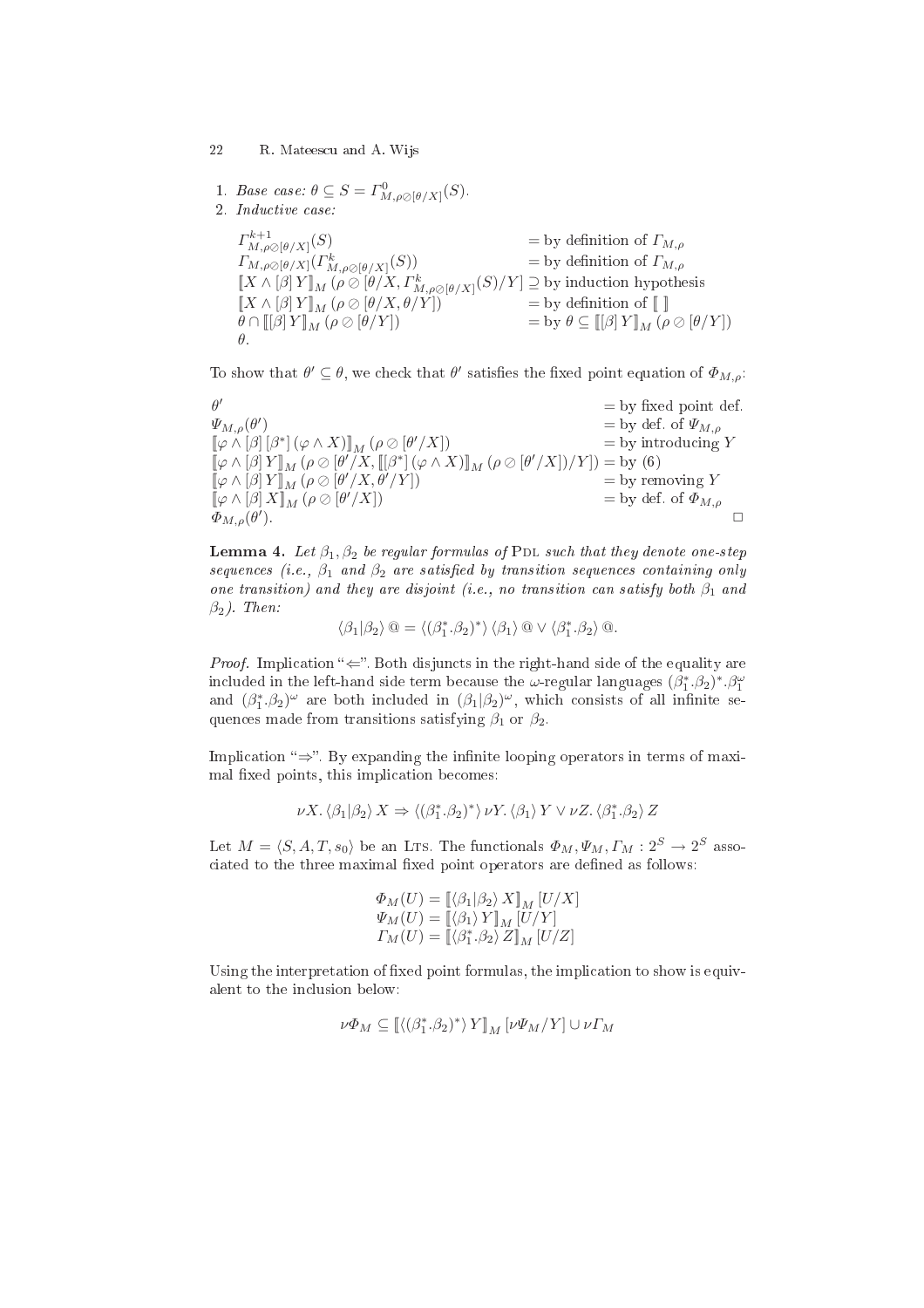Since we consider finite LTSs, we can rewrite this inclusion as follows using the alternative characterization of maximal fixed point formulas [17]:

$$
\bigcap_{k\geq 0} \Phi_M^k(S) \subseteq \left[ \langle (\beta_1^*, \beta_2)^* \rangle Y \right]_M \left[ \bigcap_{k\geq 0} \Psi_M^k(S) / Y \right] \cup \bigcap_{k\geq 0} \Gamma_M^k(S)
$$

We show this inclusion by reasoning in two complementary cases, depending on the fa
t that the relation below holds or not:

$$
\forall k \ge 0. \exists n \ge k. \Phi_M^n(S) \subseteq \varGamma_M^k(S) \tag{7}
$$

1. Case when (7) holds. The limit of the series  $\Phi_M^k(S)$  is calculated as follows:

 $\bigcap_{k\geq 0} \varPhi^k_M(S)$  =  $\bigcap_{k\geq 0} \bigcap_{n\geq k} \Phi_M^n(S) \subseteq$  by (7)  $\bigcap_{k\geq 0} \varGamma_{M}^{k} \overline{(S)}$ 

and therefore the desired in
lusion holds.

2. Case when (7) fails. By using the definition of  $\Gamma_M$ , the negation of (7) can be written as follows:

$$
\exists k \ge 0. \forall n \ge k. \Phi_{M}^{n}(S) \nsubseteq \left[ \left\langle (\beta_{1}^{*}.\beta_{2})^{k} \right\rangle Y \right]_{M}[S/Y]
$$

where the notation  $\beta^k$  stands for the concatenation  $\beta \dots \beta$  k times. From the definition of  $\Phi_M$ , it follows that  $\Phi_M^n(S) = [(\langle \beta_1 | \beta_2 \rangle)^n \rangle X]_M [S/X]$ , i.e.,  $\varPhi_{M}^{n}(S)$  denotes the states having an outgoing transition sequence of length n whose transitions satisfy  $\beta_1$  or  $\beta_2$ . Let  $k \geq 0$  satisfying the negation of (7) above. This means that for all  $n \geq k$ , the outgoing transition sequence cannot contain more than k transitions satisfying  $\beta_2$ , and therefore there exists  $0 < j \leq k$  such that the prefix of the sequence contains at most  $k - j$ transitions satisfying  $\beta_2$ :

$$
\Phi_M^n(S) = \left[ \langle (\beta_1^*, \beta_2)^{k-j} . \beta_1^{n-k+j} \rangle Y \right]_M [S/Y]
$$

By expanding the last concatenation operator in the modality above and introducing the auxiliary variable  $X$ , this implies the following inclusion:

$$
\Phi_M^n(S) \subseteq [\![(\beta_1^*,\beta_2)^{k-j}\rangle X]\!]_M [\![(\beta_1^{n-k+j}\rangle Y]\!]_M [S/Y]/X]
$$

which can in turn be rewritten using the definition of  $\Psi_M$  and the fact that the series  $\mathcal{V}_M^k(S)$  is decreasing:

$$
\Phi_M^n(S) \subseteq \left[ \langle (\beta_1^*, \beta_2)^* \rangle X \right]_M [\Psi_M^{n-k}(S)/X] \tag{8}
$$

Now we can calculate the limit of the series  $\Phi_M^n(S)$  as follows:

$$
\begin{array}{ll}\n\bigcap_{n\geq 0} \Phi_M^n(S) & = \text{since } \Phi_M^n(S) \text{ is decreasing} \\
\bigcap_{n\geq k} \Phi_M^n(S) & \subseteq \text{by (8)} \\
\bigcap_{n\geq k} \left[ \langle (\beta_1^*, \beta_2)^* \rangle X \right]_M [\Psi_M^{n-k}(S)/X] = \text{by replacing } n - k \text{ by } l \\
\bigcap_{l\geq 0} \left[ \langle (\beta_1^*, \beta_2)^* \rangle X \right]_M [\Psi_M^l(S)/X] & = \text{since } \Psi_M^l(S) \text{ is decreasing to } \nu\Psi_M \\
\left[ \langle (\beta_1^*, \beta_2)^* \rangle X \right]_M [\nu\Psi_M/X] & \end{array}
$$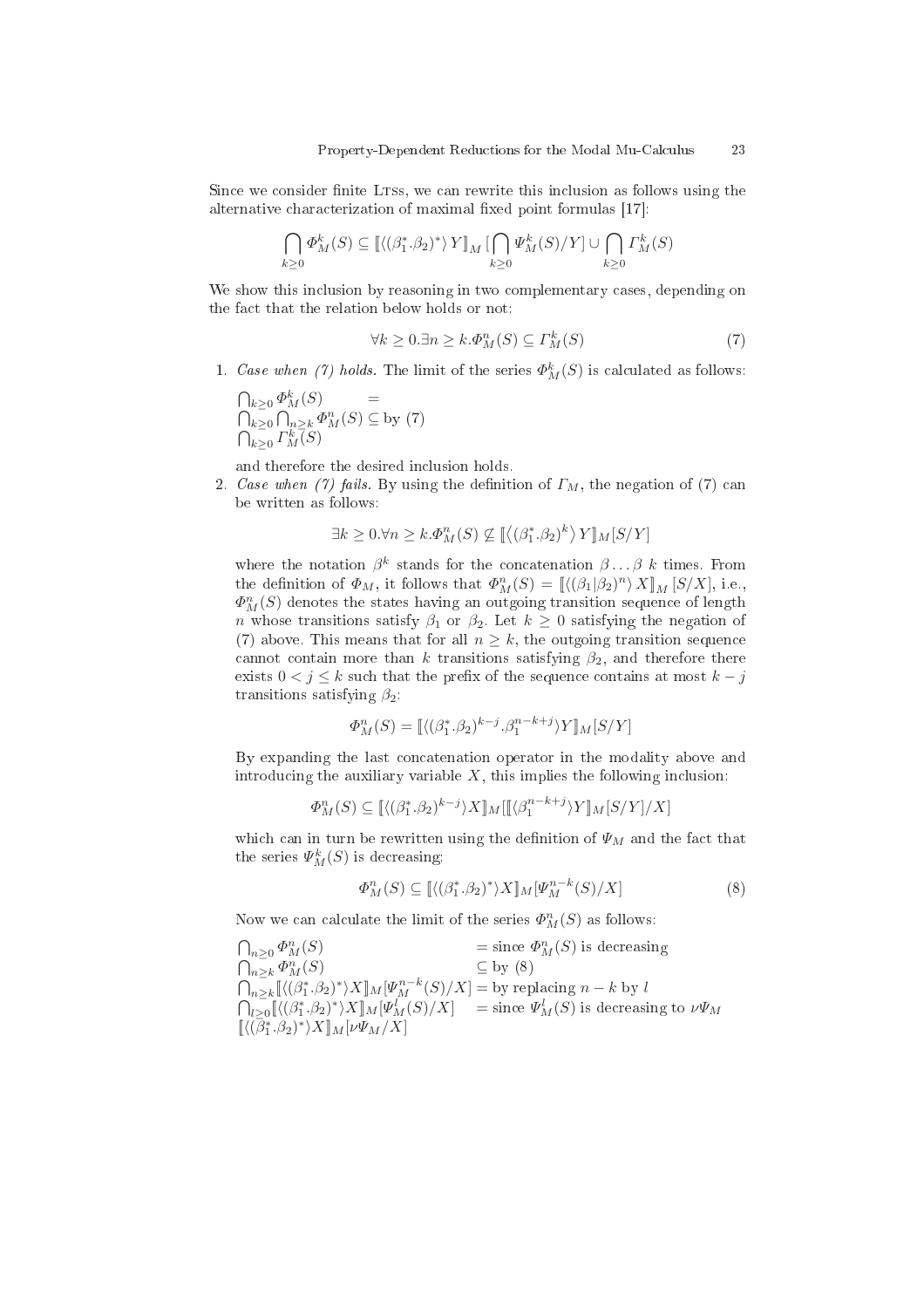#### 24 R. Mateescu and A. Wijs

and therefore the desired inclusion holds.  $\Box$ 

*Proof (Proposition 3)*. Starting from the  $L_{\mu}^{dstr}$  formulations of the ACTL\X temporal operators stated in the proposition, we expand the weak modalities to obtain plain  $L_{\mu}$  formulas, and then we show that these formulas are equivalent to the  $L_{\mu}$  formulas given in Table 1.

**Operator**  $E[\varphi_{1\alpha}\mathsf{U}\varphi_2]$ .

 $E[\varphi_{1\alpha}U\varphi_2]$  = by hypothesis  $\langle (\varphi_1? \alpha \vee \tau)^*$  $\langle (\varphi_1? \alpha \vee \tau)^* \rangle \varphi_2$  = by expansion of the  $*$  operator  $\mu X. (\varphi_2 \vee \langle \varphi_1? \alpha \vee \tau \rangle X)$  = by expansion of the . operator  $=$  by expansion of the . operator  $\mu X.(\varphi_2 \vee \varphi_1? \rangle \langle \alpha \vee \tau \rangle X) =$  by expansion of the ? operator  $\mu X.(\varphi_2 \vee (\varphi_1 \wedge \langle \alpha \vee \tau \rangle X)).$ 

# Operator  $E[\varphi_{1\alpha_1} \mathsf{U}_{\alpha_2}\varphi_2]$ .

 $E[\varphi_{1\alpha_1} \mathsf{U}_{\alpha_2} \varphi_2]$  = by hypothesis  $\langle (\varphi_1? \alpha_1 \vee \tau)^*$  $\lambda =$  by expansion of the  $*$  operator  $\mu X.((\varphi_1 \wedge \langle \alpha_2 \rangle \varphi_2) \vee \langle \varphi_1? \alpha_1 \vee \tau \rangle X) =$  by expansion of the . operator  $\mu X.((\varphi_1 \wedge \langle \alpha_2 \rangle \varphi_2) \vee \langle \varphi_1? \rangle \langle \alpha_1 \vee \tau \rangle X) = \text{by expansion of the ? operator}$  $\mu X.((\varphi_1 \wedge \langle \alpha_2 \rangle \varphi_2) \vee (\varphi_1 \wedge \langle \alpha_1 \vee \tau \rangle X)) = \text{by propositional calculus}$  $\mu X.(\varphi_1 \wedge (\langle \alpha_2 \rangle \varphi_2 \vee \langle \alpha_1 \vee \tau \rangle X)).$ 

# **Operator**  $A[\varphi_{1\alpha}\mathsf{U}\varphi_2]$ .

 $A[\varphi_{1\alpha} \mathsf{U} \varphi_2]$  = by hypothesis  $[(\neg\varphi_2?\alpha\vee\tau)^*]\left(\varphi_2\vee(\varphi_1\wedge\neg \mathit{deadlock}\wedge[\neg(\alpha\vee\tau)]\,\mathsf{false})\right)\wedge$  $[\neg \varphi_2? \alpha \vee \tau]$   $\exists$  = by expansion of the \* operator  $\nu X.((\varphi_2 \lor (\varphi_1 \land \neg \text{deadlock} \land [\neg(\alpha \lor \tau)] \text{ false})) \land$ <br> $[\neg \varphi_2? \alpha \lor \tau] X) \land [\neg \varphi_2? \alpha \lor \tau] \dashv = \text{by exp}$  $\equiv$  by expansion of the . operator  $\nu X.((\varphi_2 \vee (\varphi_1 \wedge \neg \text{deadlock} \wedge \neg (\alpha \vee \tau))$  false))  $\wedge$  $[\neg \varphi_2] [\alpha \vee \tau] X \wedge [\neg \varphi_2? \alpha \vee \tau] \dashv = \text{by expansion of the ? operator}$  $\nu X.((\varphi_2 \vee (\varphi_1 \wedge \neg \text{deadlock} \wedge \neg (\alpha \vee \tau))$  false))  $\wedge$  $(\varphi_2 \vee [\alpha \vee \tau] X)) \wedge [\neg \varphi_2? \alpha \vee \tau] \dashv =$  by propositional calculus  $\nu X.(\varphi_2 \vee (\varphi_1 \wedge \neg \text{deadlock} \wedge [\neg(\alpha \vee \tau)]$  false  $\wedge [\alpha \vee \tau] X)) \wedge$  $[\neg \varphi_2? \alpha \vee \tau]$   $\exists$  = by expansion of the  $[ \ ]$   $\exists$  operator  $\nu X.(\varphi_2 \vee (\varphi_1 \wedge \neg \text{deadlock} \wedge [\neg(\alpha \vee \tau)]$  false  $\wedge [\alpha \vee \tau] X)$ )  $\wedge$  $\mu X. \left[\neg \varphi_2? \alpha \vee \tau\right] X$  = by expansion of the . operator  $\nu X.(\varphi_2 \vee (\varphi_1 \wedge \neg \text{deadlock} \wedge [\neg(\alpha \vee \tau)]$  false  $\wedge [\alpha \vee \tau] X)$ )  $\wedge$  $\mu X. \left[\neg \varphi_2? \right] [\alpha \vee \tau] X$  = by expansion of the ? operator  $\nu X.(\varphi_2 \vee (\varphi_1 \wedge \neg \text{deadlock} \wedge \neg(\alpha \vee \tau))$  false  $\wedge [\alpha \vee \tau] X)$ )  $\wedge$  $\mu X.(\varphi_2 \vee [\alpha \vee \tau] X).$ 

To show the equivalen
e between the last formula above and the translation of  $A[\varphi_{1\alpha} \cup \varphi_2]$  in  $L_\mu$  given in Table 1, it remains to show the following equality: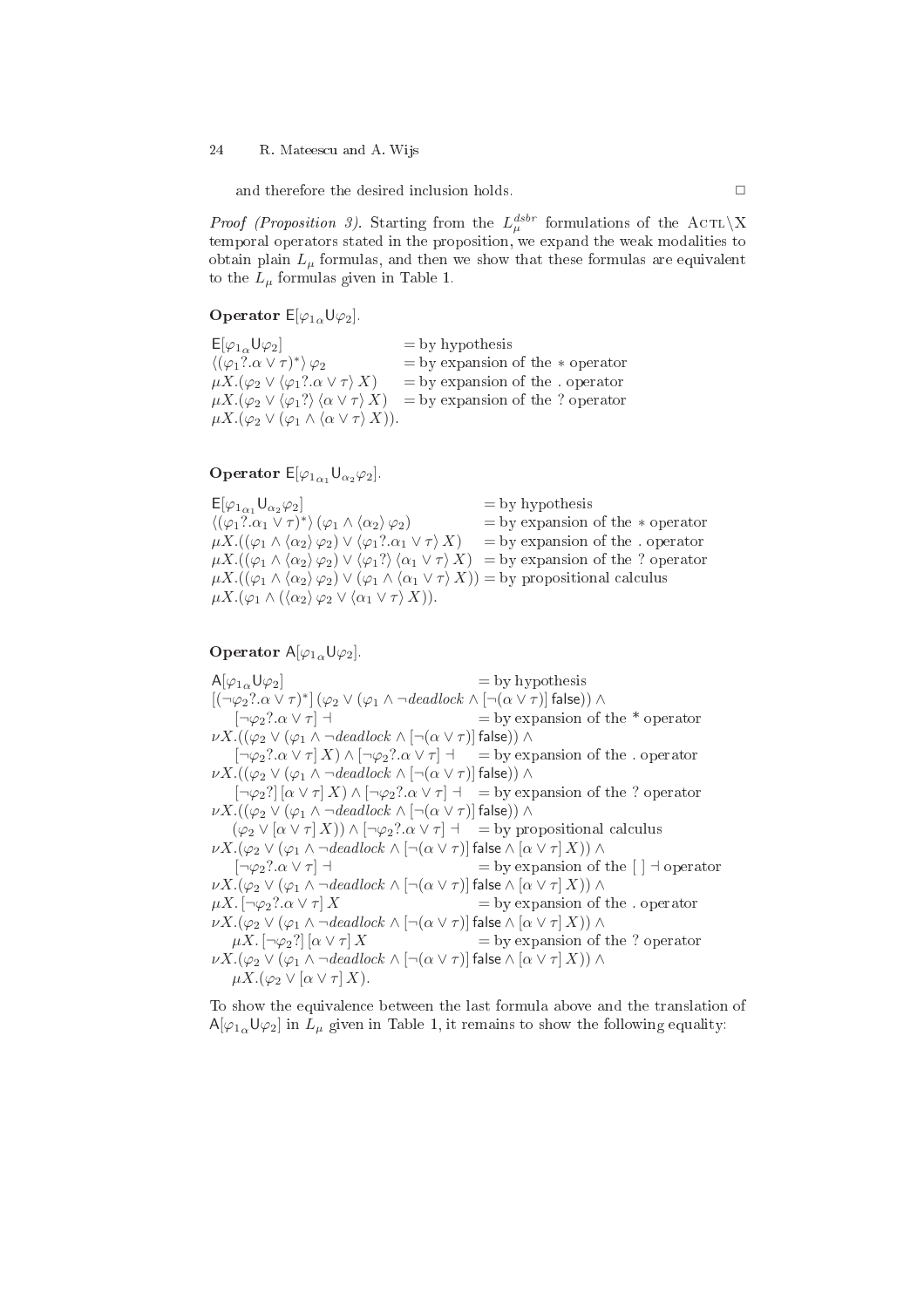$\mu X.(\varphi_2 \vee (\varphi_1 \wedge \neg \text{deadlock} \wedge [\neg(\alpha \vee \tau)]$  false  $\wedge [\alpha \vee \tau] X)$ ) =  $\nu X.(\varphi_2 \vee (\varphi_1 \wedge \neg \text{deadlock} \wedge [\neg(\alpha \vee \tau)]$  false  $\wedge [\alpha \vee \tau] X)) \wedge \mu X.(\varphi_2 \vee [\alpha \vee \tau] X)$ 

The " $\Rightarrow$ " implication follows immediately by monotonicity. For the converse implication, we consider an LTs  $M = \langle S, A, T, s_0 \rangle$  and we show the following inequality between the interpretations on  $M$  of the formulas in the left- and right-hand sides (note that  $\varphi_1, \varphi_2$  are closed and therefore there is no need for a propositional context  $\rho$ :

 $\llbracket \nu X.(\varphi_2 \vee (\varphi_1 \wedge \neg \text{deadlock} \wedge [\neg(\alpha \vee \tau)] \text{ false} \wedge [\alpha \vee \tau] X)) \rrbracket_M \cap$  $\llbracket \mu X.(\varphi_2 \vee [\alpha \vee \tau] X) \rrbracket_M \subseteq$  $\llbracket \mu X.(\varphi_2 \vee (\varphi_1 \wedge \neg\mathit{deadlock} \wedge [\neg(\alpha \vee \tau)] \mathsf{false} \wedge [\alpha \vee \tau] \, X)) \rrbracket_M$ 

Let  $\Phi_M, \Psi_M: 2^S \to 2^S$  the functionals defined below:

$$
\begin{array}{l} \varPhi_M(U) = \llbracket \varphi_2 \vee (\varphi_1 \wedge \neg \mathit{deadlock} \wedge [\neg (\alpha \vee \tau)] \mathop{\mathsf{false}} \wedge [\alpha \vee \tau] \, X) \rrbracket_M \, [U/X] \\ \varPsi_M(U) = \llbracket \varphi_2 \vee [\alpha \vee \tau] \, X \rrbracket_M \, [U/X] \end{array}
$$

Using the iterative characterization of fixed point operators [17], the inequality above can be reformulated in terms of these functionals as follows:

$$
\bigcap_{n\geq 0} \Phi_M^n(S) \cap \bigcup_{n\geq 0} \Psi_M^n(\emptyset) \subseteq \bigcup_{n\geq 0} \Phi_M^n(\emptyset)
$$

or, equivalently:

$$
\bigcup_{k\geq 0}\left(\left(\bigcap_{n\geq 0}\Phi_M^n(S)\right)\cap\Psi_M^k(\emptyset)\right)\subseteq \bigcup_{k\geq 0}\Phi_M^k(\emptyset)
$$

To prove the last inequality, we first show the relation below by induction on  $k$ :

$$
\forall k \ge 0. \left( \bigcap_{n \ge 0} \Phi_M^n(S) \right) \cap \Psi_M^k(\emptyset) \subseteq \Phi_M^k(\emptyset)
$$
\n(9)

- 1. Base case:  $(\bigcap_{n\geq 0} \Phi_M^n(S)) \cap \Psi_M^0(\emptyset) = (\bigcap_{n\geq 0} \Phi_M^n(S)) \cap \emptyset = \emptyset \subseteq \Phi_M^0(\emptyset)$ .
- 2. Indu
tive ase:

 $\Phi_M^{k+1}(\emptyset)$  =  $\varPhi_{M}(\varPhi_{\Lambda}^{k}% ,\mathcal{O}_{\Lambda}^{k})=0$  $\supseteq$  by induction hypothesis  $\Phi_M((\bigcap_{n\geq 0}\Phi_M^n(S))\cap \Psi_{\Lambda}^k$ = by definition of  $\Phi_M$  $[\![\varphi_2 \vee (\varphi_1 \wedge \neg \text{deadlock} \wedge [\neg(\alpha \vee \tau)]\!]$  false  $\wedge [\alpha \vee \tau] X)]_{\mathcal{M}}$  $[(\bigcap_{n\geq 0}\Phi_M^n(S))\cap \Psi_{M}^k]$  $=$  by introducing Y  $[\varphi_2 \vee (\varphi_1 \wedge \neg \text{deadlock} \wedge [\neg (\alpha \vee \tau)]$  false  $\wedge [\alpha \vee \tau] (X \wedge Y))]_M$  $[\bigcap_{n\geq 0} \Phi_M^n(S)/X, \Psi_N^k]$  $=$  by modal calculus  $[(\varphi_2 \vee (\varphi_1 \wedge \neg \text{deadlock} \wedge [\neg(\alpha \vee \tau)] \text{ false} \wedge [\alpha \vee \tau] X)) \wedge (\varphi_2 \vee [\alpha \vee \tau] Y)]_M$  $[\bigcap_{n\geq 0} \Phi_M^n(S)/X, \Psi_N^k]$  $=$  by definition of  $\llbracket \ \rrbracket$  $[\![\varphi_2 \vee (\varphi_1 \wedge \neg \text{deadlock} \wedge [\neg(\alpha \vee \tau)]\!]$  false  $\wedge [\alpha \vee \tau] X)]\!]_M$  $\left[\bigcap_{n\geq 0}\Phi_{M}^{n}(S)/X\right]\cap$  $[\![\varphi_2 \vee [\alpha \vee \tau]\, Y]\!]_M [\![\varPsi^k_M\!]$  $=$  by definition of  $\Phi_M, \Psi_M$  $\Phi_M(\bigcap_{n\geq 0}\Phi_M^n(S))\cap \Psi_M(\Psi_{M}^k)$ = by definition of  $\nu \Phi_M$  $(\bigcap_{n\geq 0} \bar{\Phi}_M^n(S)) \cap \Psi_M^{k+1}(\emptyset).$